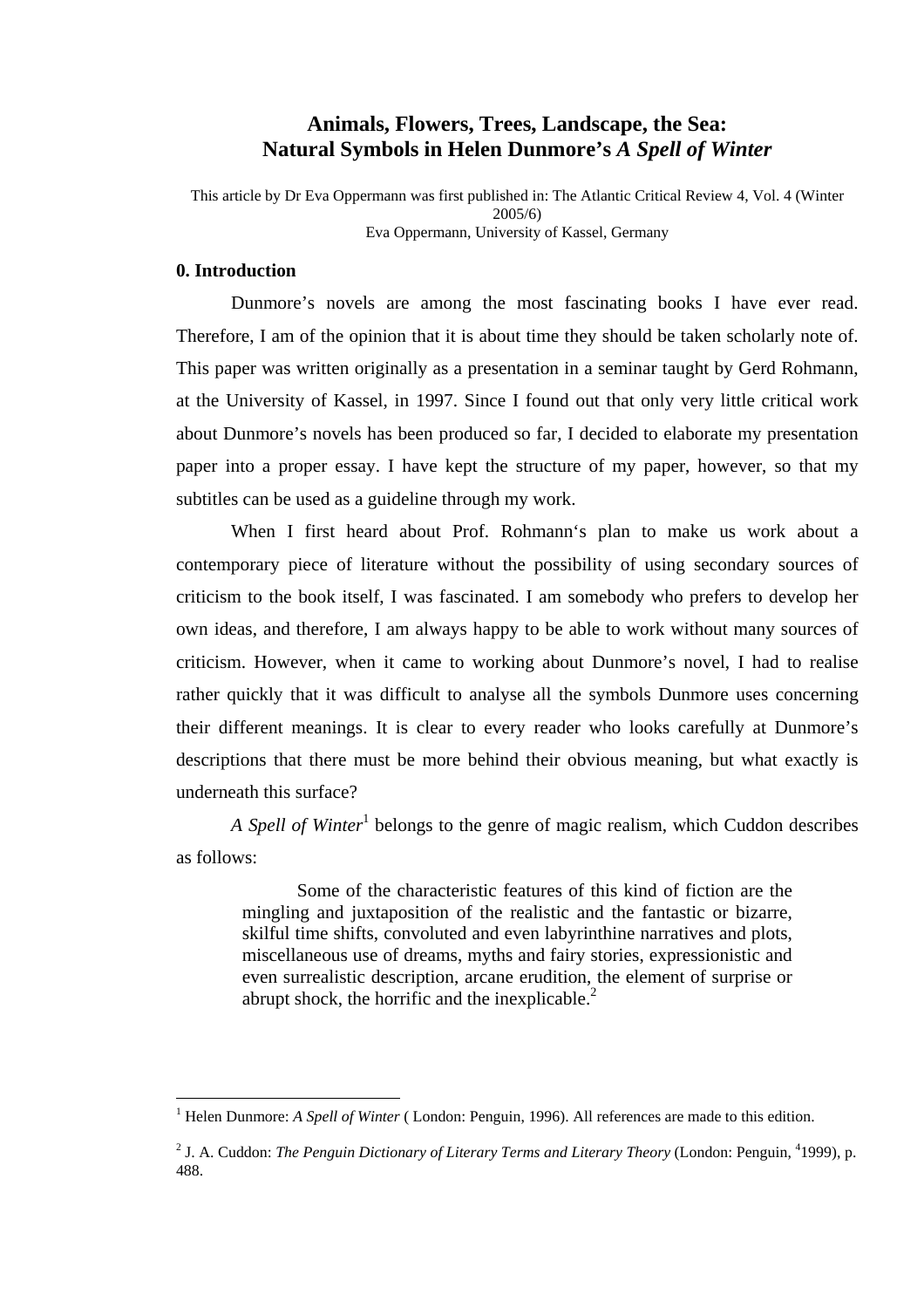Originally, the term was coined to describe paintings of the 1920's, which were "marked by the use of still, sharply defined, smoothly painted images of figures and objects depicted in a somewhat surrealistic manner"<sup>3</sup> As we will see later, this description can be used for some of Dunmore's descriptions as well. There is a relatively clear 'surface-meaning' for which a deeper understanding is not even necessary. Nevertheless, there also is another, deeper structure built up from symbols and their deeper meanings which appear to be visible through the simple surface like the shape of the body shimmers through a chiffon dress.

It is my purpose to present some of these descriptions in this paper and to reveal the symbols. I have chosen those connected with nature, but I do not claim the paper to be complete. It is meant to be a first attempt to discuss Dunmore's use of symbols in a scholarly context, but I hope that it becomes a starting point for a vivid discussion about Dunmore's literary work.

I am going to divide each section of my paper (i. e. each symbol which I want to have a closer look at) into two parts: First, I want to give the 'surface structure', the description in Dunmore's novel, and then, I intend to have a closer look at the meanings beneath the surface. Doing so, I will use some other novels to compare the way in which the symbol in question is used. To find out the general meaning of the symbols, I will use definitions from special dictionaries of symbols.

## **1. Animals**

#### **1.1. The Hare**

## **1.1.1. The Hare in the Story**

The hare appears first in Chapter One, when Cathy, walking in the fields around the house, has a flashback of memory:

This was where Rob shot the hare. It was bad luck to shoot a hare, they said in the kitchen even as they took it from us and exclaimed over its size and the fine roast it would make. He didn't kill her cleanly. She came like running water over the rise in the field, her ears flat on her body, her big legs bounding in great leaps. ... Rob swung up his gun and shot her. We ran to where she was lying, big ripples running through her flesh as she felt the wound. ...

I took Rob's gun and he got the hare by her ears and swung Grandfather's blackthorn stick. She gave a buck in his hands then she

 $3$  Ibid, p. 487.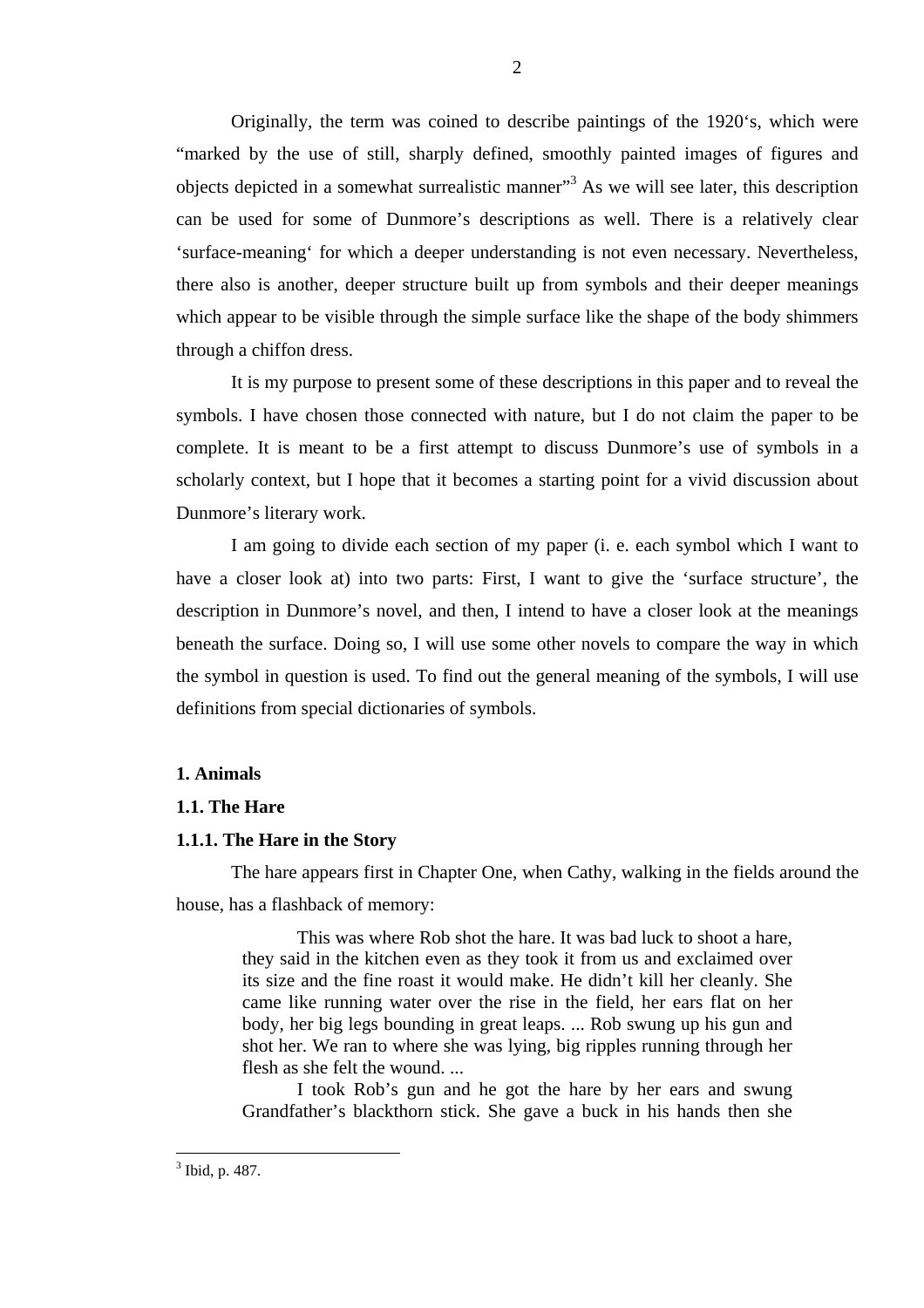"she won't have young at this season," said Rob, as if he was arguing with someone. ...

I knew the hare sickened him. She was a bagful of blood, dripping, not the beautiful thing she had been. ...

...You had to know how long to hang each creature. So long for a piece of venison, so long for a pheasant or hare. Grandfather knew everything about hanging animals. But you didn't call them animals once they were shot, you called them game. Like you called people corpses. $4$ 

This scene belongs to those which reappear again and again throughout the novel. one of the key-scenes is Miss Gallagher's death in Chapter Sixteen, another one can be found in Chapter Twenty-three, in which Cathy finally breaks free. In Chapter Sixteen, Cathy threatens Miss Gallagher with the buried hare before she frightens her to death:

"It's ill-luck to meet a hare, did you know that? ... There's a poem Kate told me. ... The hare has a hundred names, did you know that? You must call her by all of them. *Call him ditch-diver, broken-leg, black-onthe-ears, white belly, beat-the-wind*... She was big, you know, as big as a young child. Do you believe in ghosts, Miss Gallagher?"<sup>5</sup>

In Chapter Twenty-three, Cathy thinks about the hare for the last time:

I dug a hole and buried the coat. First the hare, then the little female thing, then Miss Gallagher and my grandfather. The coat was the last thing I buried.<sup>6</sup>

The symbol of the hare is one of the strongest and most important ones in Dunmore's novel, used in a much wider sense than others, like the roses.

#### **1.1.2. The Hare, the Mother, the Child.**

Everybody who knows about old Easter habits in Europe knows that the hare is a fertility symbol. Schmeil says in his famous *Leitfaden der Tierkunde*:

Der Hase zieht im Frühjahr selbander zu Felde und kommt im Herbste zu 16 zurück. [The hare goes out into the fields alone in springtime, but he returns with 15 in autumn.]<sup>7</sup>

 $A^4$  *A Spell of Winter, p.* 11 – 12.

<sup>5</sup> Ibid, p. 205, emphasis Dunmore.

 $6$  Ibid, p.310.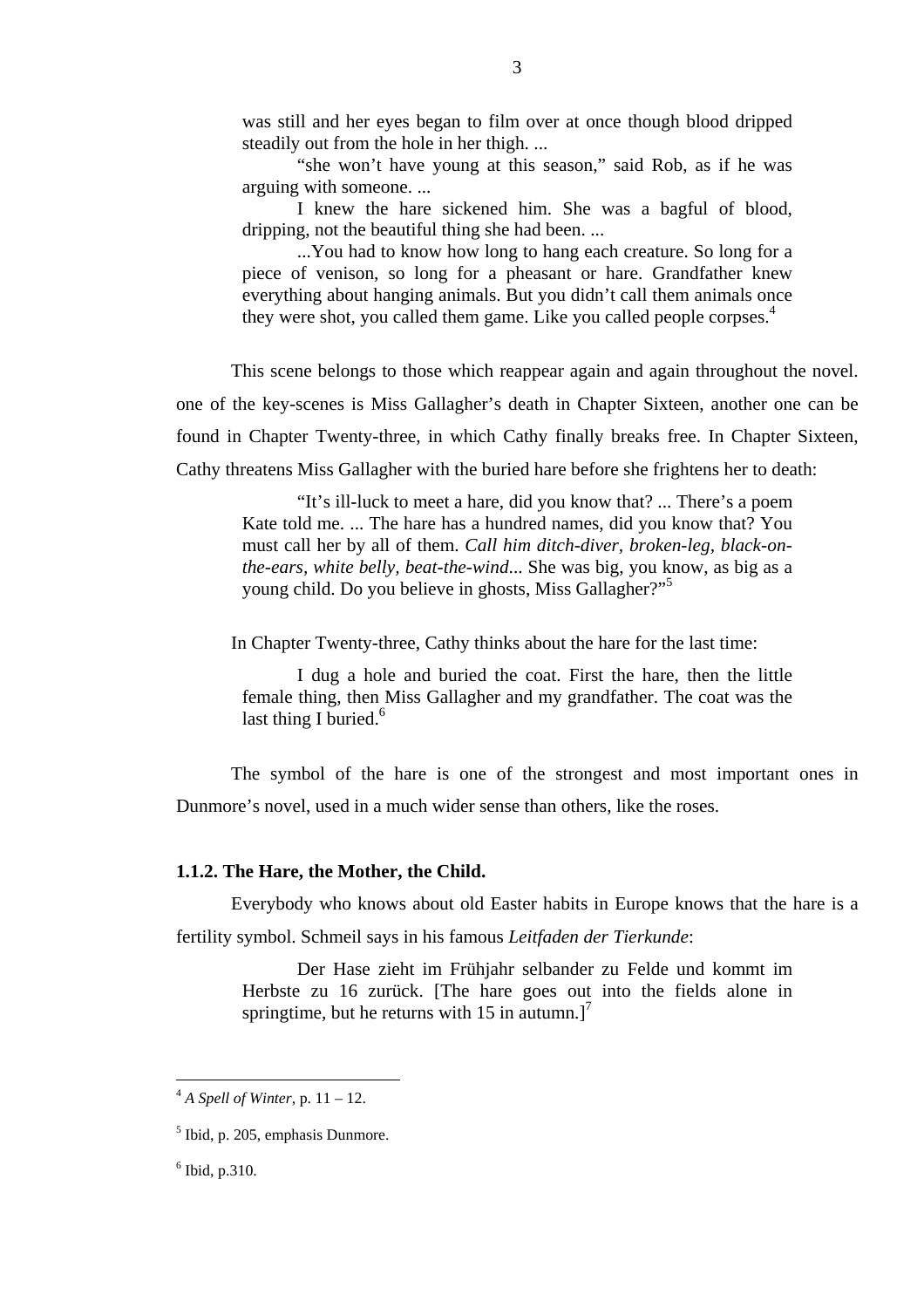The same can be said about the rabbit as well, in fact; regarding modern literature, cartoons and comics, the rabbit nowadays is regarded much more so than the hare. But there are two reasons why Dunmore might have chosen the hare for a fertility symbol: First, hares are very unprotected against bad weather or enemies, therefore, their young are in much greater danger while growing up than young rabbits are in their burrows. The rather solitary hare hardly has the undergrowth between fields as a shelter, and it normally only hides in the furrows. It has so many enemies that Schmeil chose this fact as a foundation for his description of the hare $8$ .

Another reason is that the hare is closely related to witchcraft. Frazer mentions that both cats and hares are the animals into which "witches were most usually supposed to transform themselves."<sup>9</sup> This second reason gains a special weight in the scene in the woods when Cathy threatens Miss Gallagher and calls the hare by all her names.<sup>10</sup> Here, along with the hare, the cat is mentioned<sup>11</sup>, which clearly reveals the setting of a scene which, at least, hints at the use of witchcraft. But apart from that, already at the beginning of the story Cathy is thinking about the evil omen of shooting a hare, in this special case most possibly a mother, too. She, also the symbol of unprotectedness, is killed brutally. And as with Cathy's child, there is absolutely no reason for killing the victim. Cathy has no chance to protect her daughter when Miss Gallagher threatens her – in the name of  $\text{love!}^{12}$  – with the punishment she will have to suffer when somebody finds out about her sexual relationship with her brother. The killing-birth of the child is as bloody as the shooting of the hare. In both cases Cathy realises too late how beautiful the living creature was or would have been. The hare becomes "a bagful of blood"<sup>13</sup>, her daughter "a little

 $13$  Ibid, p. 11.

<sup>&</sup>lt;sup>-</sup> <sup>7</sup> Otto Schmeil: *Leitfaden der Tierkunde* (Heidelberg: Quelle&Meyer, <sup>170</sup>1949), p. 63. Translation: EO.in the German version, the original hare is included in the number counted, so that it is one higher than its English translation.

 $8$  Comp. ibid, p. 61 – 63. Concerning the rabbit see pp. 59 – 61.

<sup>9</sup> James G. Frazer: *The Golden Bough* A Study in Magic and Religion (London: Macmillan, 1967), p. 860.

<sup>&</sup>lt;sup>10</sup> The process of naming something implies to have force over it. This belief appears in the Indian as well as in the Viking religion, and in many myths.

<sup>11</sup> *A Spell of Winter*, p. 203.

 $12$  Ibid. p. 180, comp. also pp. 131 – 133.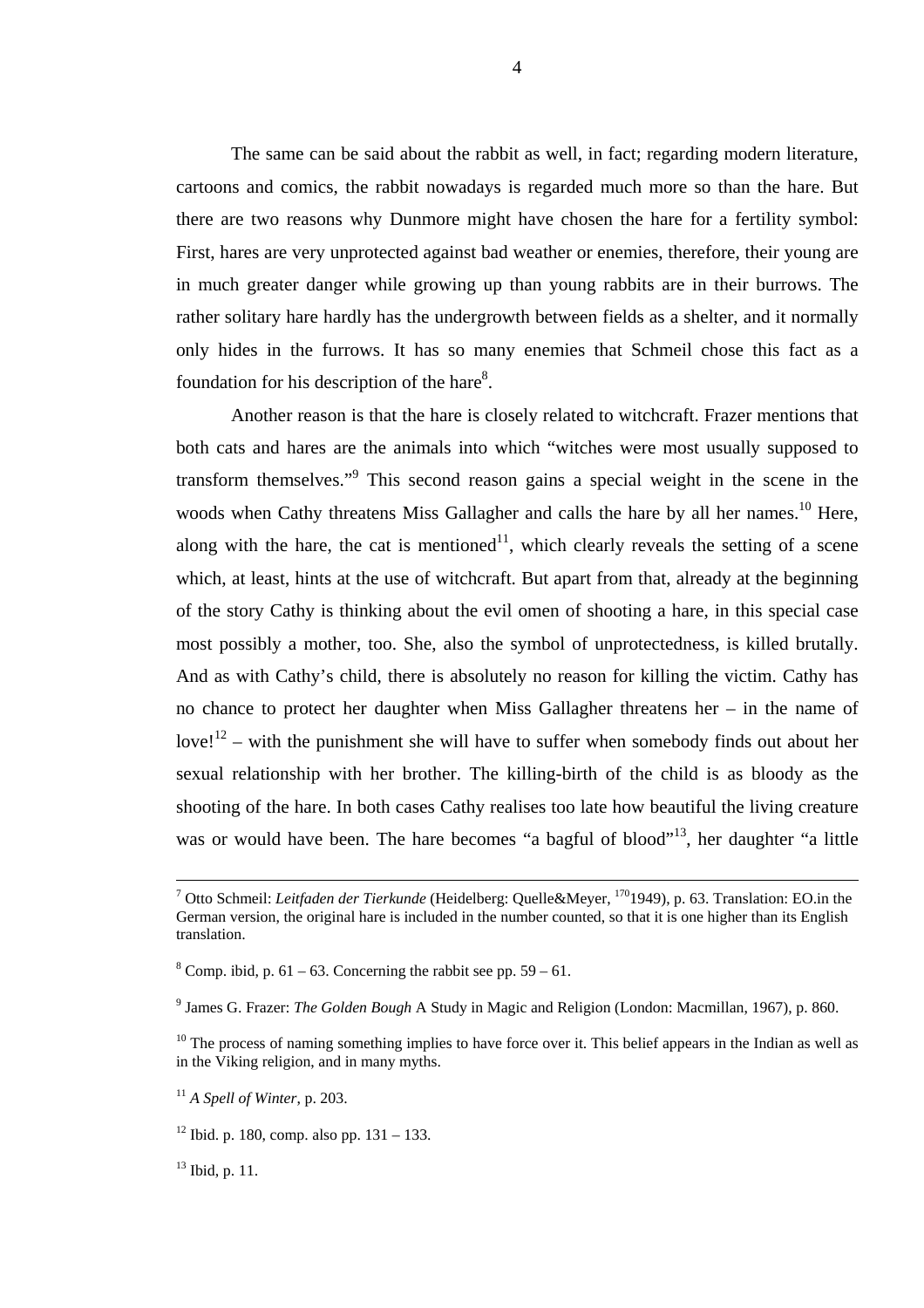female thing"14.The child was not abnormal. Only afterwards Cathy realises the senselessness of her abortion. In both cases a certain rashness causes the senseless death of an innocent creature and transforms something beautiful into something ugly. In Cathy's case, this rashness is caused by fear, in Rob's, by something like greed, regarding the quality of hare meat<sup>15</sup>. It is no wonder that Cathy compares the hare to her baby when she attacks Miss Gallagher in the woods. The latter, like Rob, was driven by a sort of greed, namely *Schadenfreude* over Cathy's fate. In addition, both killings show the bad effect a decision made from rashness can have.

The hare has one more meaning which I have not discussed yet; that of a mother who leaves her children. In Dunmore's novel one can find three examples: the hare herself, Cathy, and Cathy's mother. Whereas the hare had no chance and Cathy's deed was forced by circumstances, there remains the case of her mother. Was Cynthia forced to leave her husband and children, and if so, by what? Neither Cathy and Rob nor the reader get an answer to this question, although Rob has his own ideas why his mother went away<sup>16</sup>. However, it is not too unlikely that Cynthia really has deserted her children. The fact that Rob is an orphan himself makes his killing of a mother even worse, and indeed, he has to fight against his bad conscience by emphasising that "[s]he won't have young this season<sup>"17</sup>. Cathy reassures him, although she knows better. Rob has done what he has done to Cathy and himself. There is no reason to make it worse by reproaches. Cathy realises that the best way for her brother to overcome his guilt is to repress and try to ignore it.

In all these cases, the children are to die. Cathy is the exception to this rule because she manages to break free from her past by the help of Mr. Bullivant. The hare, normally used as a fertility symbol, becomes a symbol of perverted fertility, fertility that leads to death and destruction, not to new life.

## **1.2. Starcrossed**

Starcrossed is one of the symbols which I included in this study for personal reasons. By discussing the symbolic meaning of this horse I want to demonstrate how even

 $14$  Ibid, p. 188.

 $15$  Comp. ibid, p. 12.

<sup>16</sup> Comp. ibid, p. 103.

 $17$  Ibid, p. 11.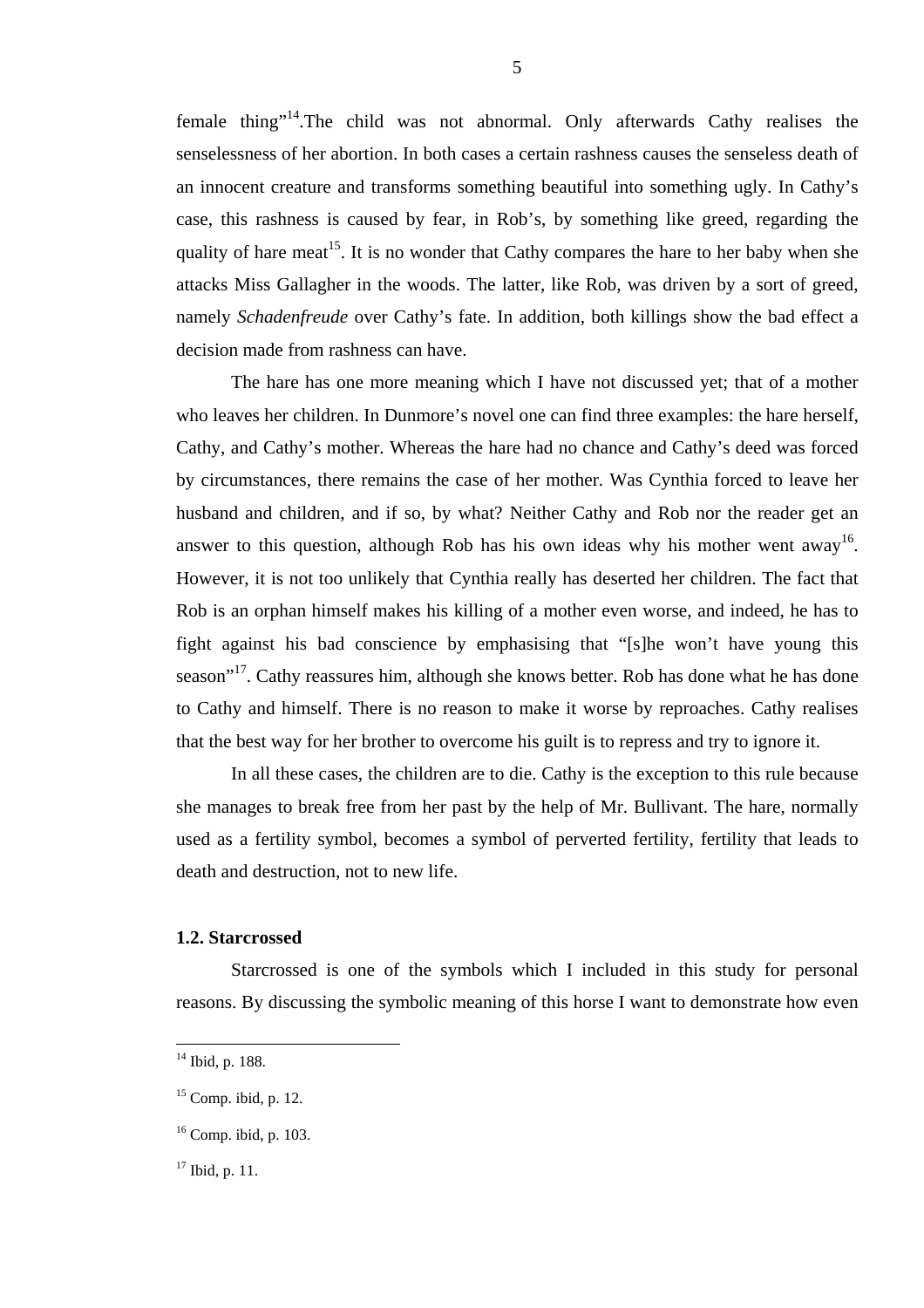a simple and perhaps even obvious-looking thing can gain a deeper meaning in Dunmore's novel.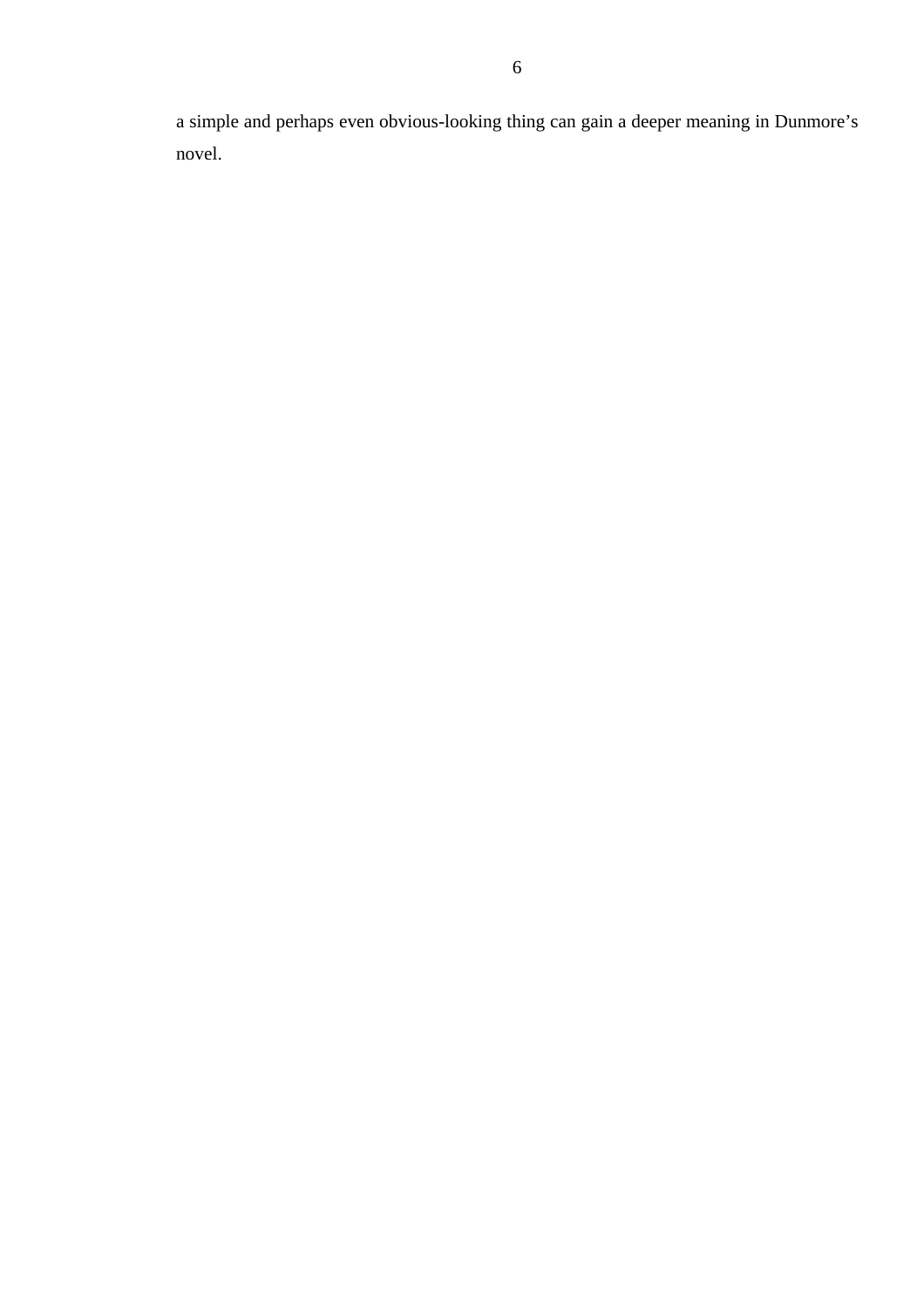## **1.2.1. Starcrossed as a Status Symbol**

Mr Bullivant had a new hunter, brought home two weeks ago, and Rob hadn't seen it yet. He couldn't wait to go and torture himself with the sight of what he could never buy....

...In another minute [Rob would] be calling Mr Bullivant 'sir', ...Anything to get what he wanted. But horses were just things Mr Bullivant had because he needed them, and he had Starcrossed because it would never occur to him to buy anything but the best, whether it was brick or horseflesh. $^{18}$ 

Obviously, Starcrossed can be regarded as a status symbol, as valuable horses always have been<sup>19</sup>. The animal is of no special value for its owner, it is only the best of what is necessary. Rob, however, sees something different in Starcrossed: Although he naturally recognises the value of the horse and later the privilege he gains in riding it, he also sees the special qualities of the animal as such, a dream which is out of his reach. And moreover, riding Starcrossed gives Rob a chance to be in the company of Livvy, the girl he is in love with<sup>20</sup>. Both Cathy and Rob are to marry into good families, and for Rob Starcrossed is a kind of entrance ticket into society. Not only can Rob accompany Livvy riding Starcrossed, the fact Mr Bullivant gives his valuable horse to him shows how much his owner trusts him, although he comes from a family with a suspect background. This trust makes Rob more attractive and acceptable for the society Livvy and her family belong to. Like Cathy with Mr Bullivant himself, Rob has a chance to escape. Livvy's reaction on the accident, which I want to look at more closely in the following chapter, shows how much of a status symbol the horse is: Once Starcrossed is dead, Rob is out of the line of potential husbands for Livvy.

This meaning of Starcrossed agrees well with the general symbolic meanings horses can have. They are seen as images of strength, power, and victory.<sup>21</sup> Another context in which horses often appear is the one of freedom and independence, which in my opinion was coined by the image of the cowboy in the Wild West, which is used in many

<sup>18</sup> Ibid. p. 78.

<sup>19</sup> A hint at this can be found in Erhard Breitner: *Jeanne du Barry* (Leipzig: E. P. Tal Co., 1938), p. 241.

<sup>20</sup> Comp. *A Spell of Winter*, p. 61 – 62.

<sup>21</sup> Comp: Hans Biedermann: *Knaurs Lexikon der Symbole* (Augsburg: Weltbild, 2000), p. 336 – 337.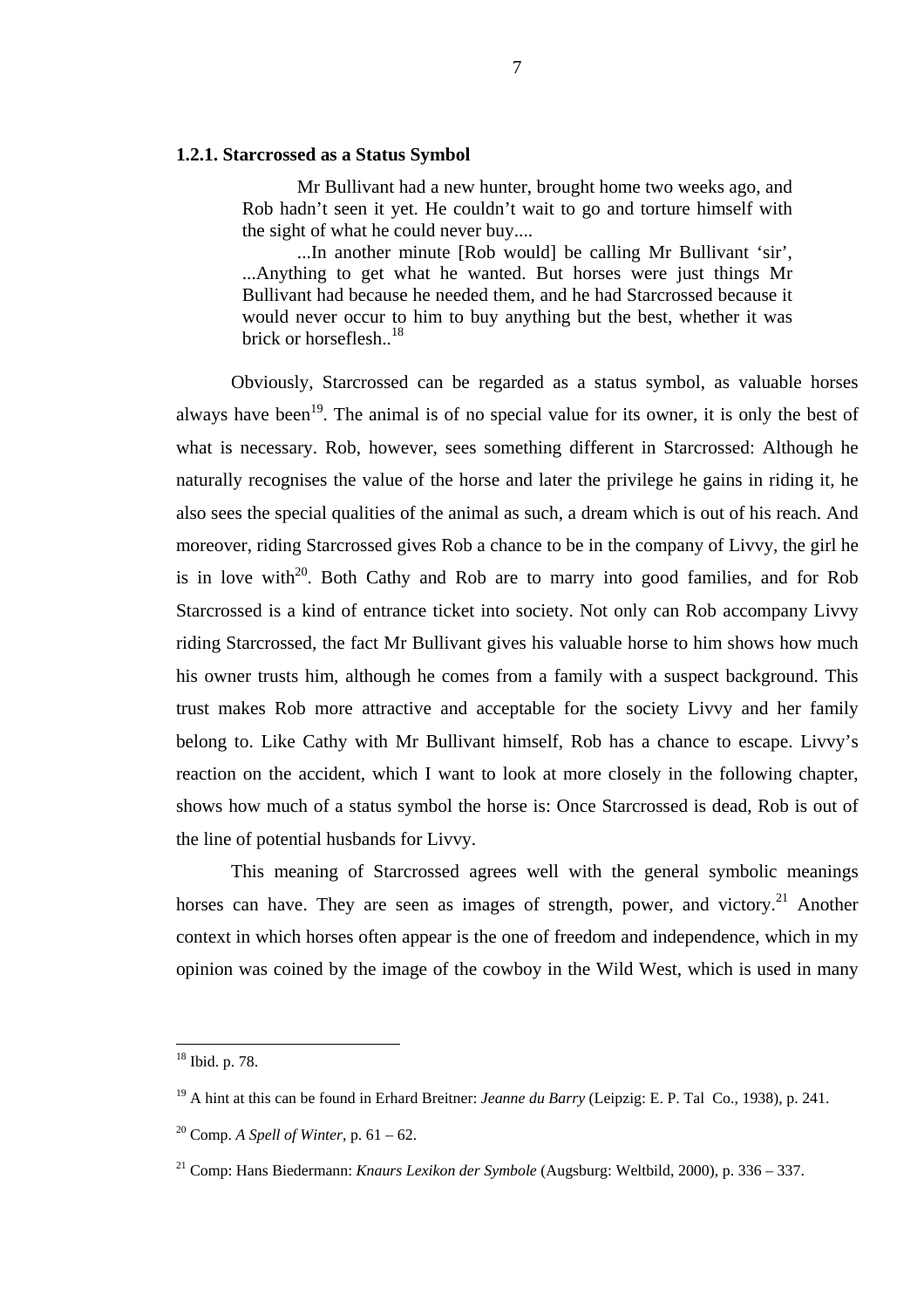films of the 'Western' genre. Dunmore seems to hint at this image when she creates a horse as Rob's first chance to escape his past.

8

## **1.2.2. Starcrossed and the Starcrossed Lovers**

However, the potential marriage between Rob and Livvy is not where the story ends. Rob, being out with Livvy and Starcrossed, has a severe accident in which both he and the horse break their legs. Starcrossed is shot, and Rob, as an invalid, returns into Cathy's caring and caressing arms. His chance to escape his past has been lost.

Rob should have thought better than to ride a horse which is called Starcrossed, no matter how good and precious he is. Obviously, the Animal's name is taken from Shakespeare's famous play *Romeo and Juliet*:

> From forth the fatal loins of these two foes A pair of star-crossed lovers take their lives Whose misadventured piteous overthrows Doth with their death bury their parent's strife.<sup>22</sup>

Starcrossed indeed is the "Unstern"<sup>23</sup> which means ill-luck to Rob and his love. Although Livvy seems to be the one in charge of the situation after the accident, she will not be the one to look after him on the sickbed:

"*She's* not staked her claim, then?" asked Kate "She'll go home," I said, "and change her clothes for dinner, and she'll eat it, too. She'll just be a bit paler than usual so that everyone asks her why." $^{24}$ 

Generally, it can be said that Livvy appears not exactly as a loving, caring person anyway. Her paleness is a strong signal of her coolness, the greenish paleness<sup>25</sup>, of her dancing dress and her pale face reminding Cathy of a mermaid<sup>26</sup>, attractive as it may seem, yet unable to radiate any real feeling except a nice, decent appearance. She seems to see in

<sup>&</sup>lt;sup>22</sup> William Shakespeare: "Romeo and Juliet" in: Stephen Greenblatt et al. (Hrsg.), *The Norton Shakespeare: Based on the Oxford Edition* (New York, London: W.W. Norton, 1997), p. 872.

<sup>23</sup> Helen Dunmore: *Der Duft des Schnees* (Bergisch Gladbach: Lübbe, 2000), p. 105(German translaton of *A Spell of Winter*).

<sup>24</sup> *A Spell of Winter*, p. 165.

 $25$  Ibid, p. 60.

<sup>26</sup> Ibid, p. 55.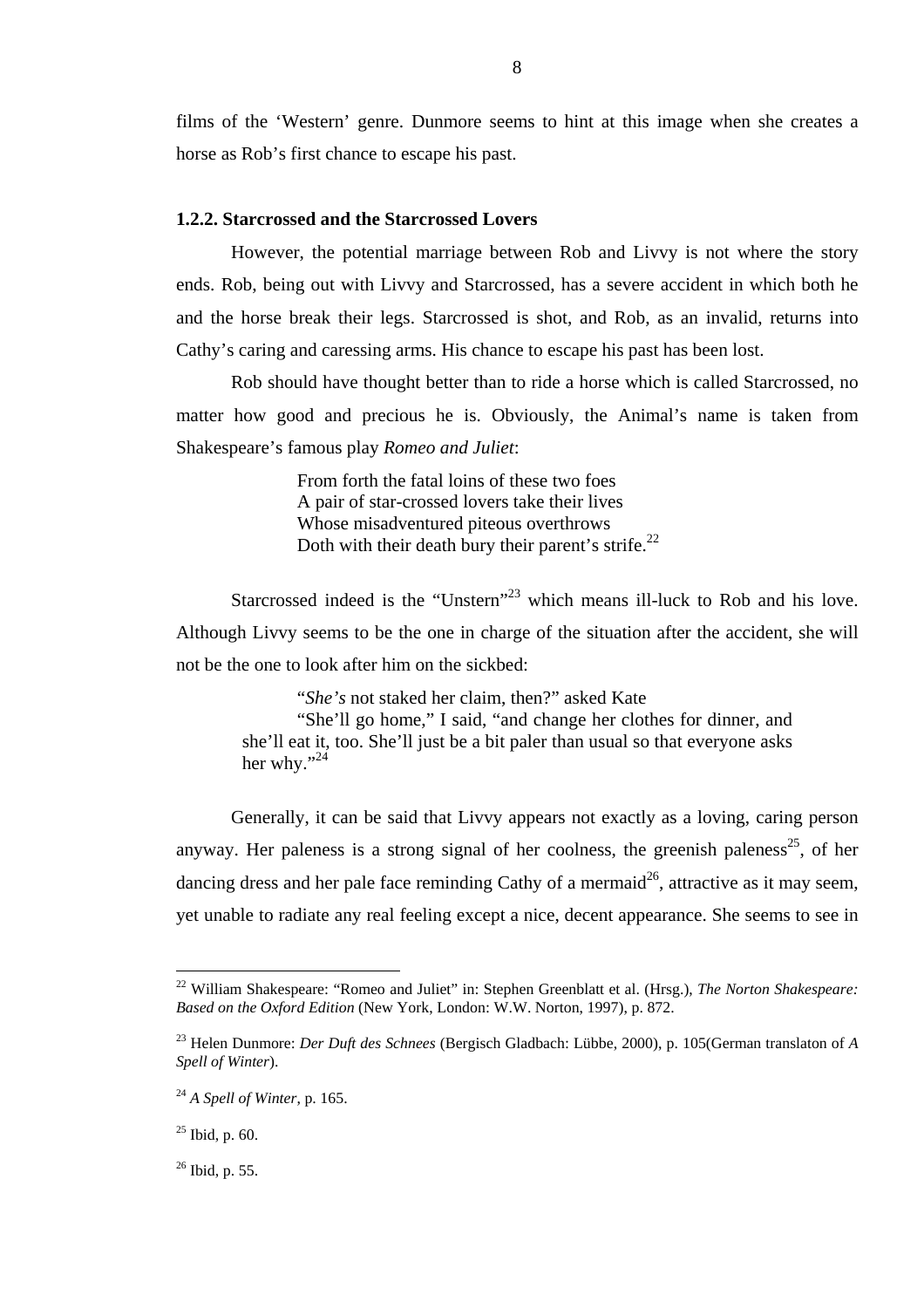Rob a smart man who comes from a background good enough so that she can show off with him. Rob 'is worth something', since Mr Bullivant trusts him. Grandfather, however, thinks about Livvy the same way: As Cathy informs us, for him; Livvy is just "money Rob might get hold of"<sup>27</sup>. In contrast to Romeo and Juliet, Rob's and Livvy's love appears as a nice match.

However, after the accident, it is over. It must be clear to Livvy that Rob, unable to pay for Starcrossed, must have lost Mr Bullivant's friendship. The ticket into society and another life turns out to be the exact opposite. This is surprising especially since Rob knows how to deal with a horse perfectly. Not only can he ride very well, he also has the feeling for an excellent horse. So, the accident was anything but likely. Starcrossed turns out to have a very fitting name.

It is not really clear what Rob thinks of Livvy. His feelings for her are never mentioned; when it comes to discussing their potential future partners, it is Rob who tells Cathy they should not marry. While Cathy already seems to develop a feeling for her chance of escape, Rob truly is caught in the past. His ticket out of this past only reveals itself as a big piece of bad luck. Rob really is star-crossed, and not just by the horse.

Starcrossed embodies another symbolic meaning of his species, which is fear<sup>28</sup>, and which he shows clearly when he shies before the animal under his hoofs. He, regarded as a symbol, combines both the negative and positive aspects of symbolic horses. Since, however, nowadays the positive aspects of horses are much better known and stronger, they have been developed into a cliché, which now is turned negative by Starcrossed.

## **2.Flowers: Roses**

#### **2.1. The Roses in the Novel**

There are two important scenes in which the roses are presented in the novel. In both cases, they are dark red, with big petals which spread a strong, sweet smell. The first one is in Chapter Three, which describes the siblings' visit to "The Sanctuary":

We came round a bench in the bank of roses and there was Father. He was breathing in long whistling breaths, as if he'd been running and was trying not to gasp for air. ... Father pulled me against him. He pulled me hard against the roses. There were petals all over the ground and the

 $27$  ibid, p. 163.

<sup>28</sup> Biedermann (2000), p, 337.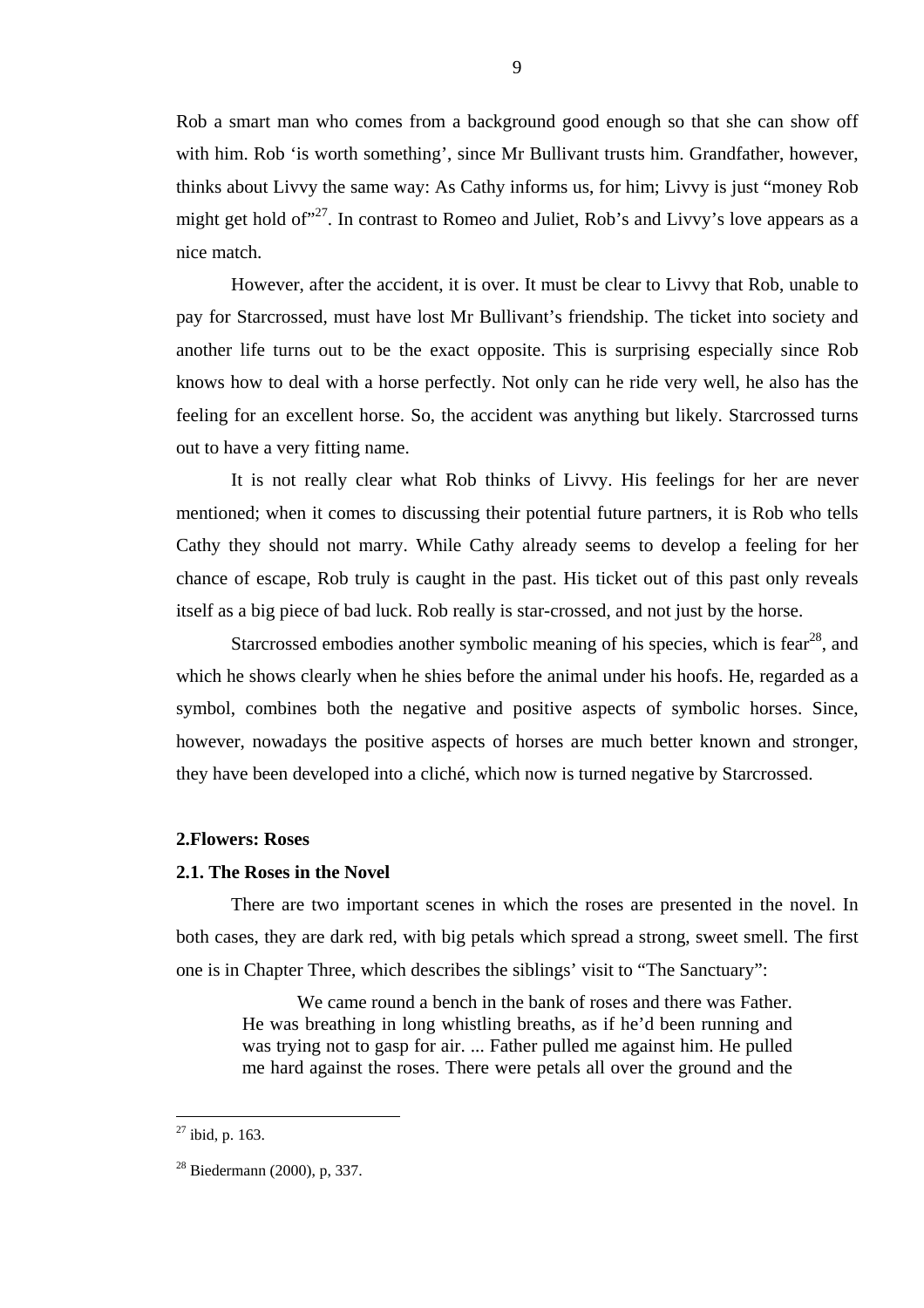crushed smell hurt my eyes and spilled down my face in salty gulps. He was holding me too tight, he was hurting me-

10

"Father!" I cried. We were shaking and I didn't know if the shaking started in him or in me. He was burning hot, even through my clothes. He kissed my hair and kissed my head with quick, hot, clumsy kisses. But it wasn't me he was kissing. His voice came thick and hot by my ear as he crouched down and clutched me to him. "Cincie," he said. "Cincie, Cincie, Cincie." I wriggled and twisted but I couldn't get away from his voice. ...

...it was summer and the smell of roses licked at us like the tongue of an animal. $^{29}$ 

The smell of these roses is "strong enough to choke us. $30$ 

This scene is foreshadowed by the appearance of many other roses around the sanatorium, those in Father's room and those on the carpet, "as big as cabbages...[in] the colour of beetroot, or the blood that oozed from the butcher's parcels..."<sup>31</sup>, as Cathy observes on her way to her father's room.

The next scene in which roses play a role is that in which Cathy's grandfather dies. Here, it is again the smell of the roses which characterises the scene:

As the lumps melted a smell of roses curled into the room. Dark red roses, red almost to blackness and fleshy at the base of their petals, with drops of dew standing of them. $32$ 

These roses are exactly like the ones Cathy saw in her father's room.

The two scenes depicted above show clearly in which way roses are used in the story. There are some other scenes, but they have to be considered in the context of these two scenes and will be used in their proper places.

## **2.2. The Symbolic Meaning of the Roses in the Novel**

It is obvious that Dunmore gives her dark red roses a negative meaning: their smell is chokingly strong, their colour reminds Cathy of blood. Generally, however, roses

 $^{29}$  Ibid, p. 39 – 41.

<sup>30</sup> Ibid, p. 39.

<sup>31</sup> Ibid. p. 28.

<sup>32</sup> Ibid, p. 283.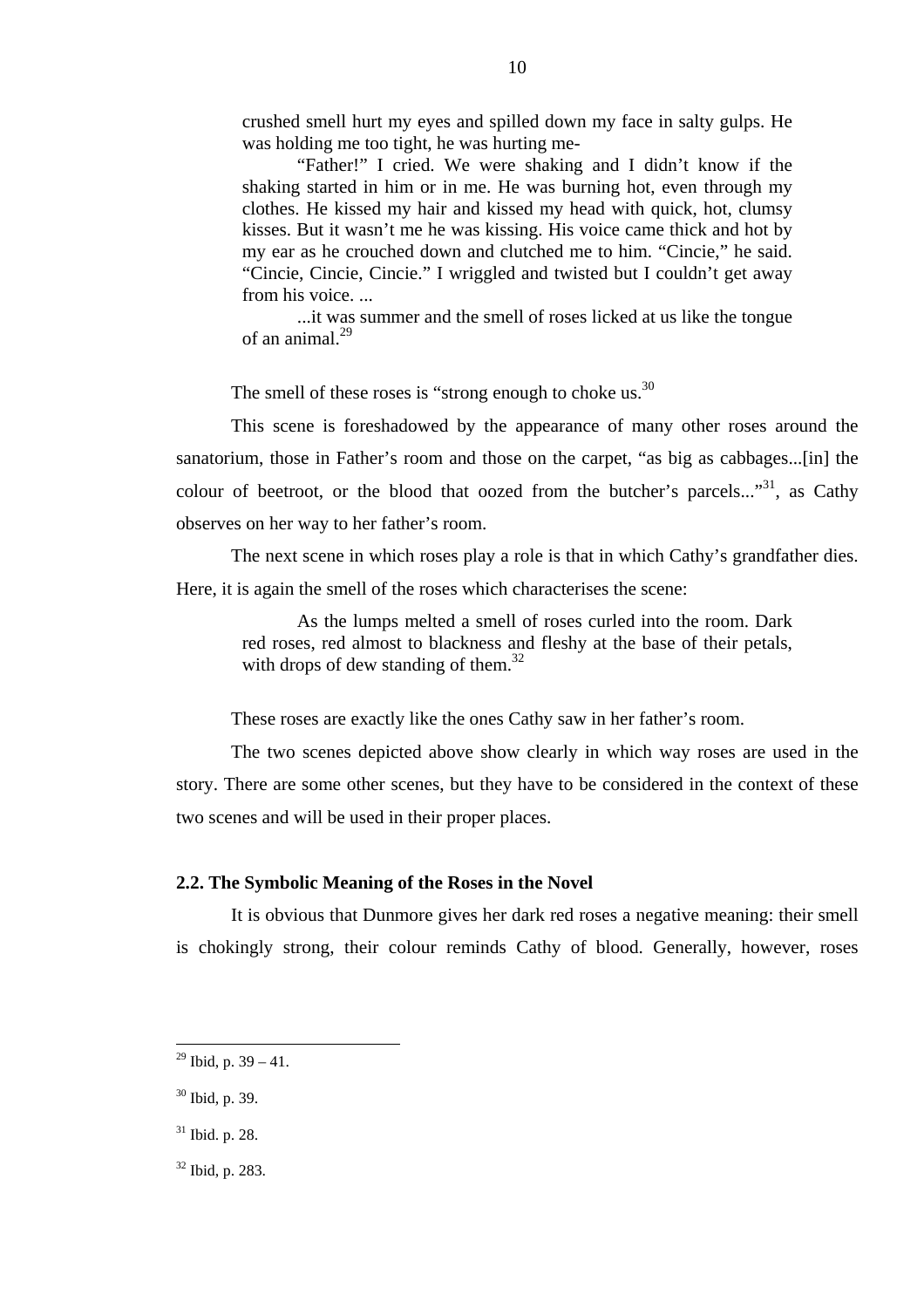especially red ones, are regarded as the symbol of love<sup>33</sup>. Indeed, this is part of their symbolic meaning, but it is not all. Traces of love can be found in both scenes above. Cathy's father expresses his love for his runaway wife in a threatening manner to Cathy, Mrs Blazer pays with physical love for the **attar** of roses which helps Cathy's grandfather die. Both 'loves', however, do not correspond to what is regarded as 'proper love' in the society Cathy lives in. Again, Dunmore uses a well-known cliché and perverts it.

Another symbolic meaning of roses is their connection with death. Although generally white roses seem to have this meaning  $34$ , dark red roses have gained it, too. Symbols always are ambivalent, at least. Another example of this can be found in Hellmann's novel *Zwei Frauen*, in which a bunch of dark red roses is both the heroine's last birthday present to her dying friend Claudia, and her farewell greeting which follows Claudia into the grave<sup>35</sup>. Dunmore uses such roses not just as a symbol of death, but, additionally, of decease. Both Cathy's father and grandfather are bound to the family house, and both die a slow death because the aims they have striven for appear beyond realisation. The latter wanted to pass on to his son-in-law everything he had worked for, however, this man died before his time. The dream dies along with the man who dreamed it. For Cathy, the smell of the roses is like her grandfather's dream: It overwhelms and chokes her<sup>36</sup>. There are two deaths which would fit into the context but which are not connected with the rose symbol; Rob's, and Cathy's daughter's. However, both were not in the position of possible inheritors when they died. Rob already had lost his place in the family when he escaped to Canada, and Cathy's daughter was not meant to be known, she was not even wanted to live. Both were killed in addition, they did not decease. Only those connected to the dream are warned of their death by the signal of the rose<sup>37</sup>.

<sup>33</sup> Maria Leach: *Standard Dictionary of Folklore, Mythology and Legend* (New York: Funk & Wagnalls, 1972),p. 975.

<sup>34</sup> Biedermann (2000), p. 365.

<sup>35</sup> Diana Beate Hellmann: *Zwei Frauen* (Bergisch Gladbach: Lübbe, 181991), pp. 358 – 361 and 427 – 428.

<sup>&</sup>lt;sup>36</sup> I will come back to this aspect in another context.

 $37$  In this context, I thought of an old fairy tale about monks who were informed that they would die soon by finding a rose on their chair when they came to breakfast. I heared this tale in school, but I cannot give a source for it.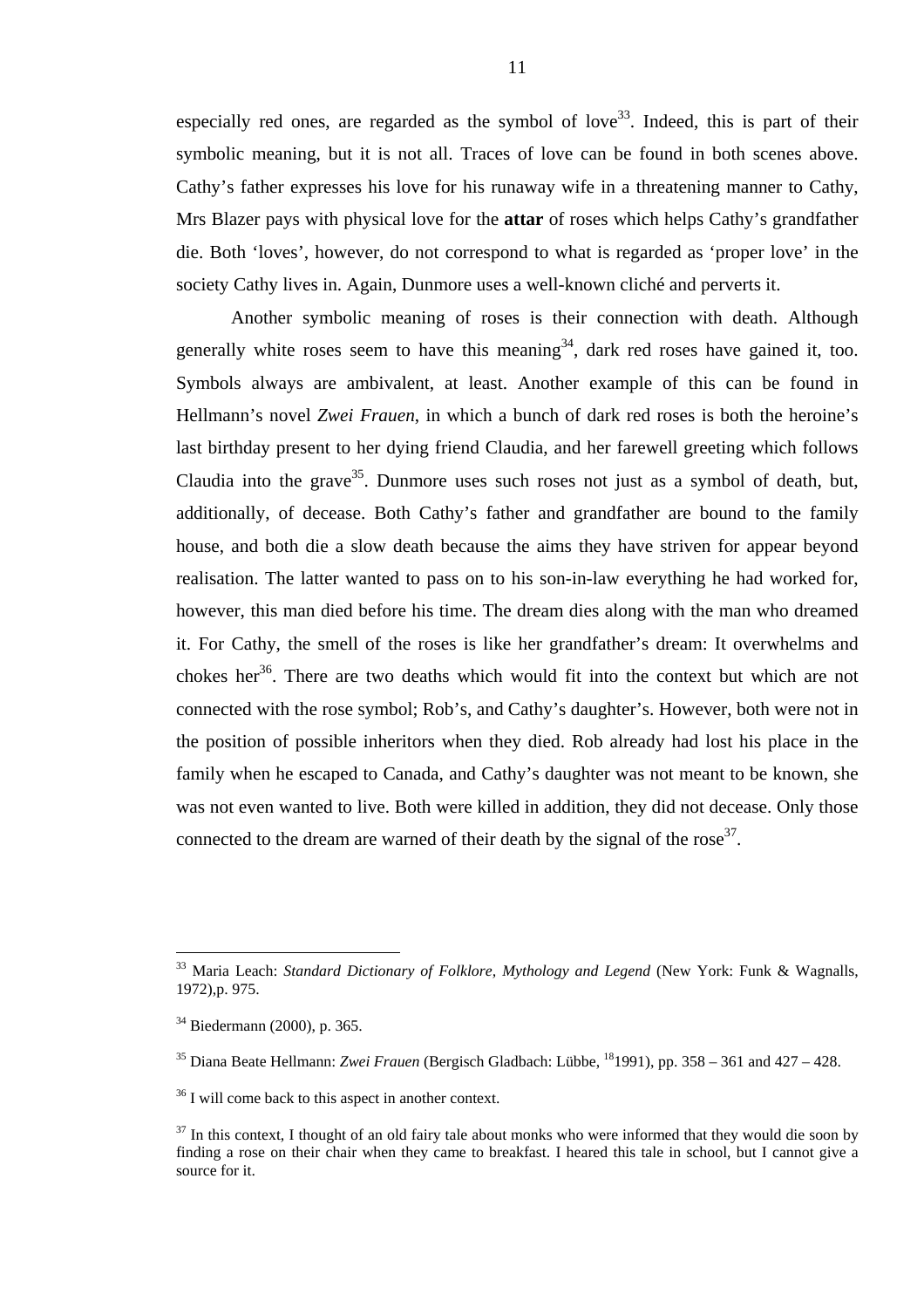The connection of roses and blood is not Dunmore's invention either. It was first established in the myth of Adonis' death<sup>38</sup>, and Wilde uses it in his fairy tale "The Nightingale and the Rose". Both speak of love beyond death. Again, Dunmore perverts the symbol by reducing it not to the thrashy possibility of the cliché, but to the disgusting effect which blood often has. Both men connected with the red roses have something bad in their blood, Cathy's grandfather is possessed by his dream as if by a fever, his son-inlaw carries his mental disease within him. The family (although Cathy's father has married into the family I would like to speak about a blood-line) is bound to decay. It is not surprising that Cathy wants to plant different flowers on her daughter's grave, "... they would be slim, narrow-petalled yellow roses, not the fat red ones my father had spilled all over me."<sup>39</sup> These roses, the only ones which stand for love beyond death and the hope of forgiveness for murder, are not coloured by blood.

The first scene is much stronger than the second one, for several reasons: First, here the symbolic meanings of the roses are manifested, and second, the fact that the younger man dies first is important for the development of the story. He was the person on whom all hopes concerning both the family's economic situation and their establishment in the village society were based<sup>40</sup>. When the son (in law) dies before the father (in law), the decay of the family cannot be stopped. At the older man's death the motif only is repeated, thereby showing that the process of decay now , with the death of the 'patriarch', is complete.

Soon after, Cathy has to give up her fight for the roses in the garden, which are nearly dead already. She accepts that she has to give up both the house and her grandfather's dream.

This is the dream of a man who came from nowhere with nothing. It needn't be mine. $41$ 

That this becomes clear to her while she is trying to keep the roses free from the overgrowth by bindweed strengthens the connection of roses and decay. Dunmore cleverly

<sup>&</sup>lt;sup>38</sup> Biedermann, p. 365. In ovid's Metamorphoses, a rose directly is not mentioned, only a red flower.

<sup>39</sup> *A Spell of Winter*, p. 189.

<sup>40</sup> Comp. *A Spell of Winter*, p. 42, 55 – 56, 297. Coming "From nowhere with nothing", Grandfather always had a difficult position in the village.

<sup>41</sup> *A Spell of Winter*, p. 297.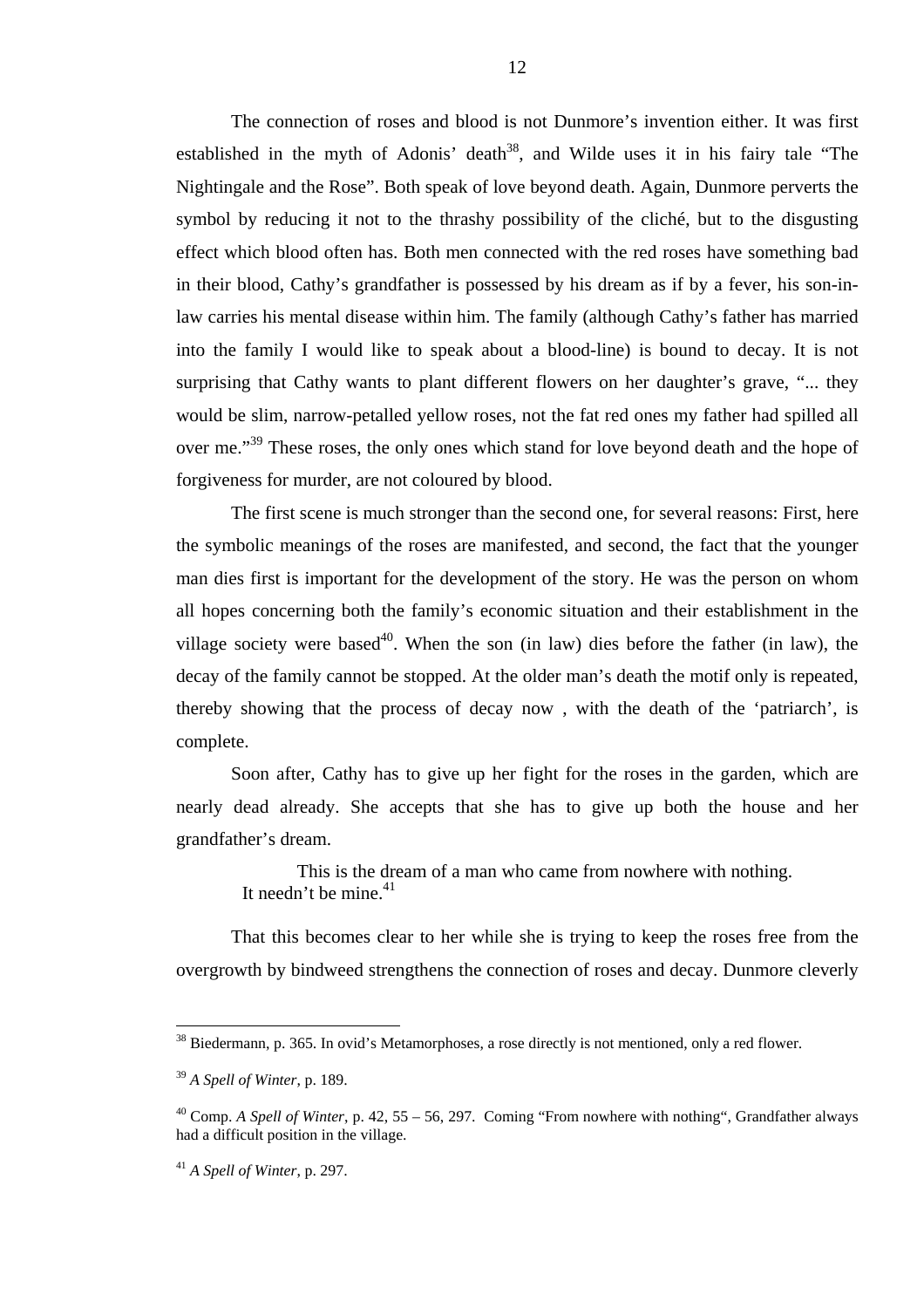breaks the well-established image of roses by giving their normally very positive symbolic meaning such a disturbing undertone.

# **3. Trees**

## **3.1. Birch Versus Laurel**

There is only one long scene in which these trees are used, however, this scene is very important since it reveals much background information about Cynthia alias "Cincie", Cathy's mother. After Rob's departure to Canada, Cathy and her grandfather have a conversation in which the trees appear as an introduction to Cynthia as the important topic:

Outside Grandfather's window was a laurel tree which had grown up to hide half the window. He would not have it cut back. He seemed to like its dim, leathery leaves feeling at the glass, but to me they weren't like living things at all. I would have chosen something supple and tender to look at every day, like a birch or a beech, and I said so.

"Don't be a fool, Catherine, you can't have a beech growing so close to the house."

"Or wisteria."

...

...

"That wouldn't live out of the sun. What's wrong with my laurel?"

"It's so stiff. The sun doesn't come through it. And it doesn't shake and make shadows when the breeze turns the leaves. That's what I like."

He turned sharply on his pillow, raised himself on one elbow and said: "That's what you like, is it?"

..."Yes," I said, surprised, "I like to look up at the sky through the leaves."<sup>42</sup>

There is much more in these two different trees than one might imagine from the first impression. I think that both trees characterise the persons who like them, and in this respect, like in so many others, Cathy is like her mother. Grandfather, who came from nowhere, or rather: Ireland, is, for all that he is, a self-made man, tough, straightforward, someone who exactly plans his future even down to his grandchildren. He also is nobody's friend, and he could survive where others would die. The same is true for his laurel as well as his cacti. The laurel survives very near the house and in the shadow, its leaves are made in a way to be protected against bad weather and, being stiff and leathery, they seem not to be a favourite meal of many insects. Laurel is connected with victory, and said to be never

 $42$  Ibid. p. 246 – 247.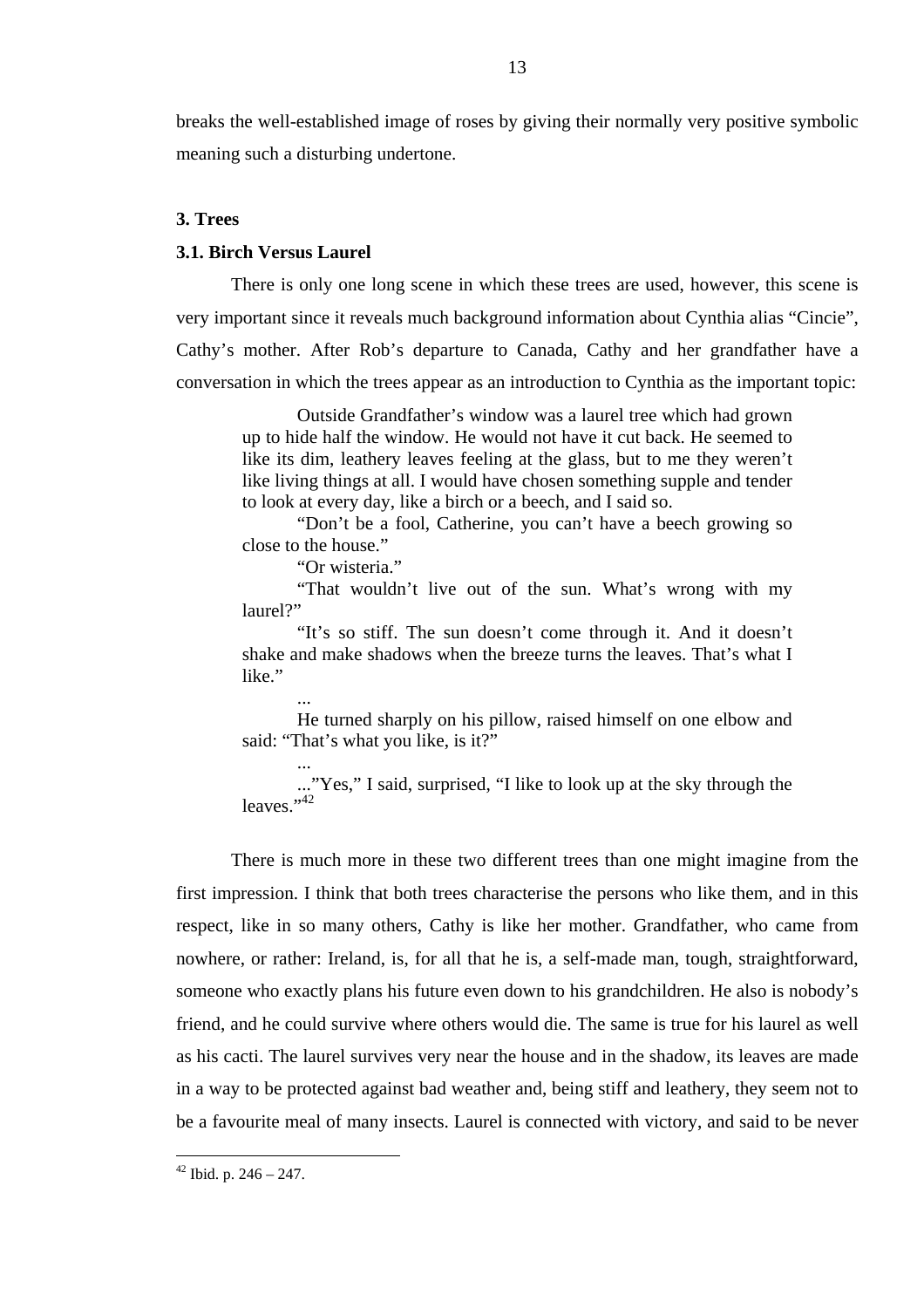hit by lightning too<sup>43</sup>; Grandfather always was successful, too, when his status and fortune was concerned. Apart from that, laurels do not shed their leaves in autumn. Grandfather, too, cannot let go of either the things he has worked and fought for or of his dream. Cacti survive under even more threatening conditions; they fight heat and possible enemies with their spikes. Grandfather seems to be ready to attack as well, if necessary, and like a cactus in the desert, he has not many friends.

The women are much more sensitive. 'Their' birch is much more supple and tender. Indeed, personally I, being a birch-lover myself, think that birches are among the trees which react even to the slightest breeze, the sun reaches easily through this constantly moving veil of leaves. Cathy and Cynthia are open to and even strongly attracted by new or different impressions and circumstances. Examples of this might be Cathy's study of Mr Bullivant's pictures , her generally clear and very sharp senses or her vivid fantasy.

The contrast between both types is very big. It seems rather obvious to me that two persons as different as birch and laurel cannot live together without clashing from time to time. Although it is stated only indirectly, this seems to me a hint at Cynthia's reasons to abandon her family. As a birch cannot survive close to the walls of a house and out of the sun, she felt imprisoned in her father's dream. He could not give her what she needed:

"Even when I was holding her she was wanting to crib herself round into something soft that wasn't there. The way a man's body is made, it's like a rack of ribs. It doesn't fit to a child."<sup>44</sup>

Furthermore, this particular man's thoughts, opinions and dreams do not fit that particular child. He thinks he gives her everything, he thinks he does everything for her. However, he does not fulfil her dreams (only those he has for her), he does not even satisfy her emotional needs. When she was little, he was able to find out, but, as older laurel leaves stiffen with increasing age, he, too, became insensitive to her. It is not a surprise that Cynthia finally left.

#### **3.2. Oranges and Lemons**

The two rather exotic trees appear in different scenes throughout the novel. The orange trees have been planted by Cathy's father in his youth:

<sup>43</sup> Biedermann (2000), p. 271.

<sup>44</sup> *A Spell of Winter*, p. 247.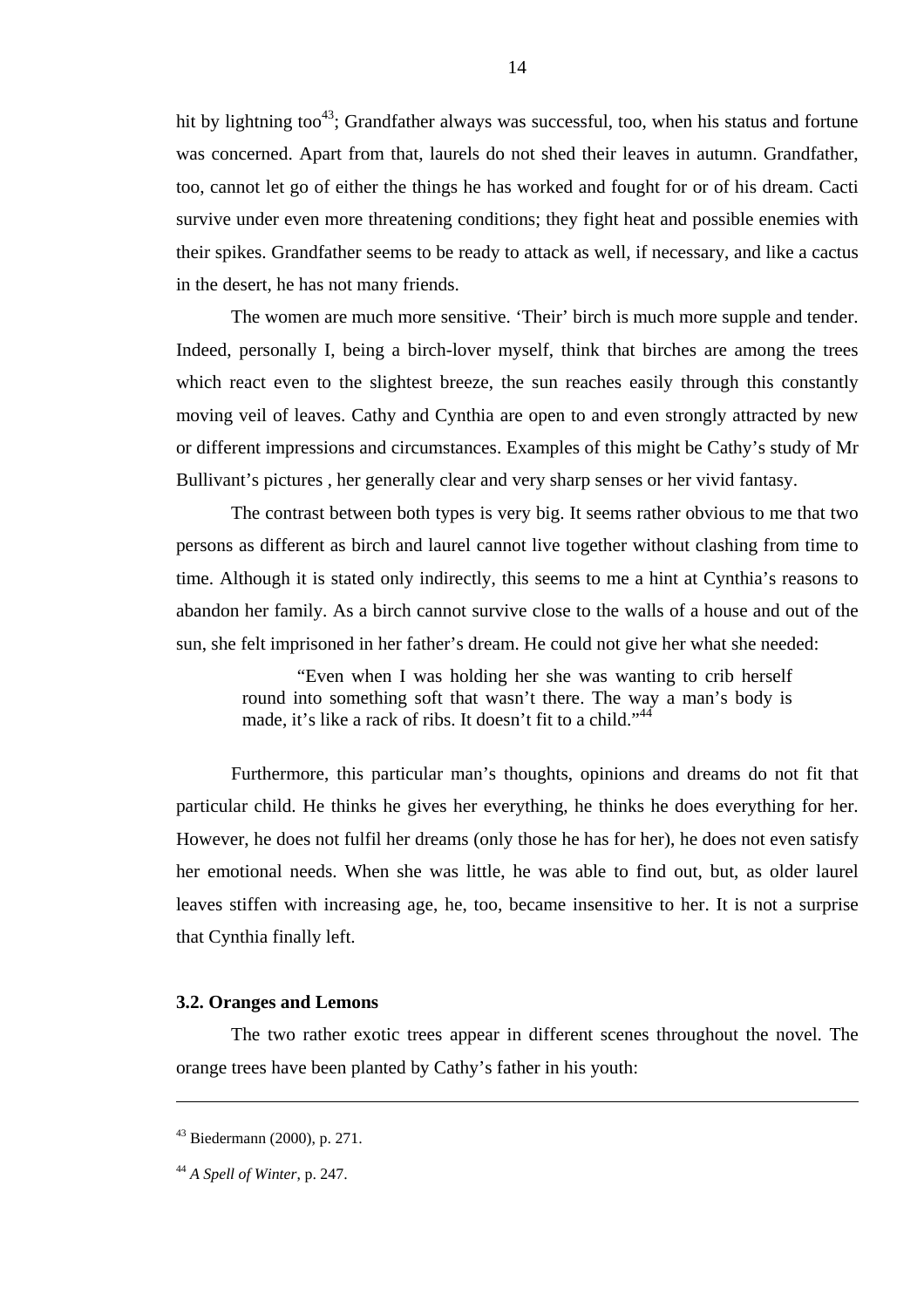He had planted twenty, and these four had survived and grown into trees. ... Every summer they went out to the terrace, and they were brought into the conservatory again before the first frosts. My grandfather saw to it still. I lit the candle and at once the sour wizened oranges that the trees bore shone out like treasures. Their dark dusty leaves made pointed shadows on the floor<sup>45</sup>.

The lemon trees do not appear in the novel directly, but their fruits are delivered to Ash Court, Mr Bullivant's house, regularly.

The lemons hung lamp-like behind flickering, dark leaves, in the lemon house of Mr Bullivant's villa in Italy. The earth was dry and in the winter there was the smell of the oil stoves which kept the frost from burning the lemon trees. $46$ 

Again, both trees are closely connected to their planters, and as oranges and lemons belong to the same family of trees, so their planters can be described as belonging to the same category of men: Both do not originally belong to the family, but they have married into it<sup>47</sup>. Both have rare but exquisite qualities which Grandfather likes, and therefore, both are new bearers of hope for Grandfather that the family finally is established and, as far as Cathy is concerned, that she is "taken care of, close but out of the way"<sup>48</sup>. Both come. or, at least, appear to come from a bourgeois background; Cathy's father, like Livvy, certainly was the child of one of the 'better families' in the village. Mr Bullivant is rich, and he has an estate in Italy, his home country. Knowing about his activities in the railroad business in Canada<sup>49</sup>, he appears rather like a self – made man, however, his riches make him a member of the upper class.

In contrast to him, Cathy's father appears degenerated. He acts like a man of his class, but he does not really seem to work. Whether he had ever learned to run a larger estate may be doubted. His illness (which, by the way, develops before Cynthia leaves and

 $45$  Ibid, p.  $67 - 68$ .

 $46$  Ibid, p. 63.

 $47$  I cannot prove the fact that Cathy marries Mr Bullivant at the end of the book, but the fact that she goes with him to France and Italy, leaving her home behind completely, is a definite signal of a strong, lasting bond between them. So is the high degree of intimacy between them. In this particular case I would range every kind of relationship equal to marriage.

<sup>48</sup> *A Spell of Winter*, p. 56.

 $49$  Ibid, p. 252 – 253.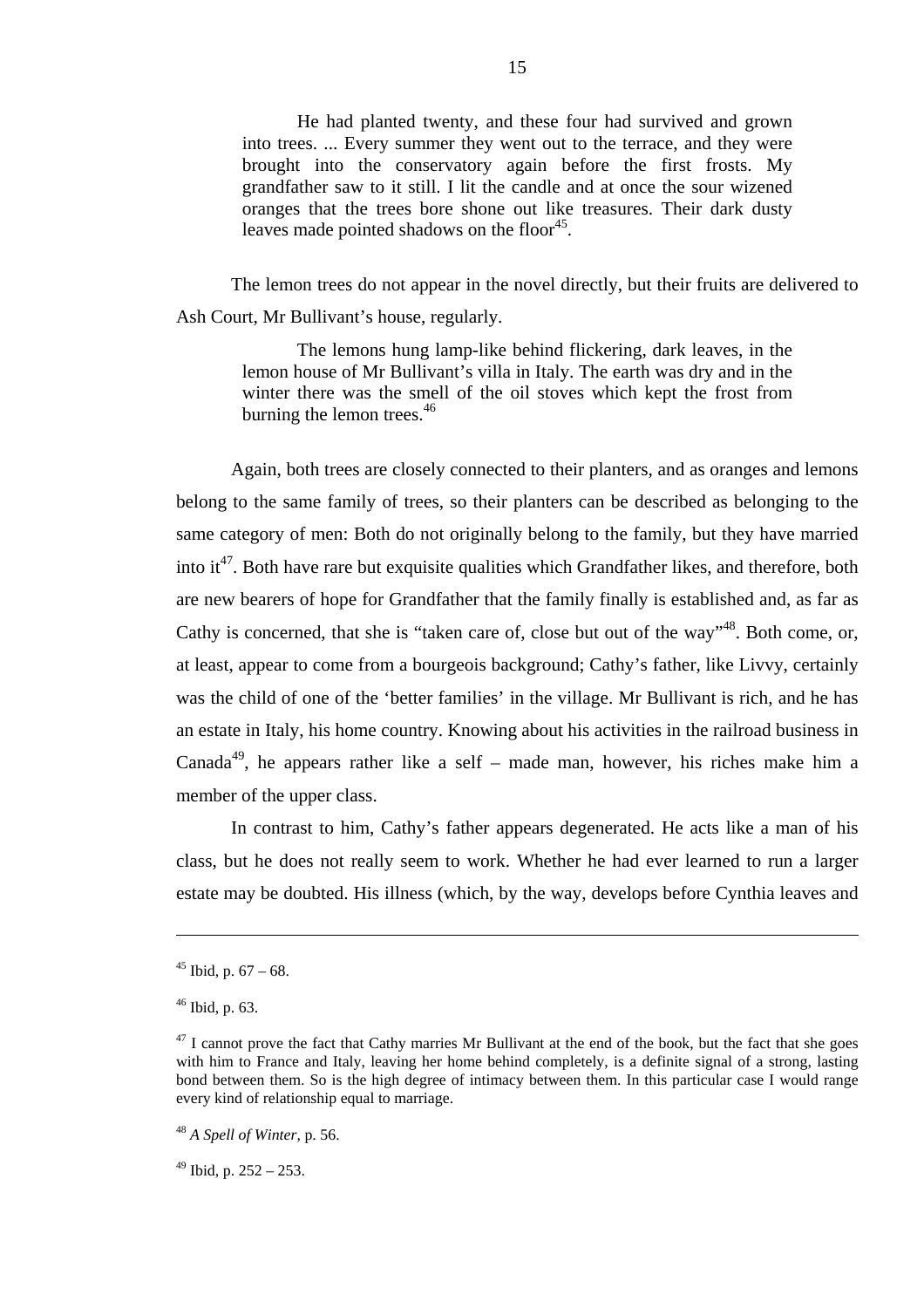seems to be the reason of breaking up with her family)<sup>50</sup> can be regarded as an additional sign of degeneration. In a way, the oranges are the same: most of the original plants did not survive at all, and the four which did have never reached their natural height, otherwise it would not be possible to move them from the terrace into the conservatory and vice versa. Due to their roots being caught in too narrow space, they cannot develop properly. Neither do their fruits reach their full ripeness. They are not edible either, they are only good for decoration. Their sourness is specially mentioned and contrasts significantly with the ripe, almost sweet, taste of Mr Bullivant's lemons. Cathy's father appears to be a highly impressive man, but when one looks closer, it becomes evident that he is not really able to fulfil the high expectations put into him.

Mr Bullivant is much more energetic, enthusiastic, purposeful. He does not just own Ash Court, he works on it. And he does not just plant his lemons, he cultivates them, and he uses their fruits. Wherever he lives, he seems to be perfectly at home. His different experiences have made him into a mature, strong personality who can afford to go his own way. In addition, he has become aware of and open for things different from the accepted norms of the society surrounding  $\lim^{51}$ . In a manner of speaking, he is always on the ground which suits him. His money enables him to keep his standard of living wherever he moves. Nevertheless, his home is, and remains, Italy, although he was not born there. His lemon trees are planted under the best conditions. They have the soil of the area in which they grow naturally and additional frost protection. Therefore, their fruits are extraordinarily good. They even are meant to be consumed, be it eaten as they are, or as sherbet, or as lemonade. Mr Bullivant invests much into his projects, but his investment bears rich fruit indeed.

In this respect, he is equal to Cathy. She, too, becomes used to hardship and proves her ability to work hard. Cathy appears to me as much more viable than Rob. It is a part of her essence and seems to be the aspect of her character about which Mr Bullivant says:

"... When I think of you – when I thought of you – it always had this sharpness, like lemons."<sup>52</sup>

 $50$  Comp. ibid, pp. 139 – 148.

<sup>51</sup> The pictures in his study and the rather big tea cups he uses are examples of this. Comp. *A Spell of Winter*, pp. 84 and 85 – 87.

<sup>52</sup> Ibid, p. 295.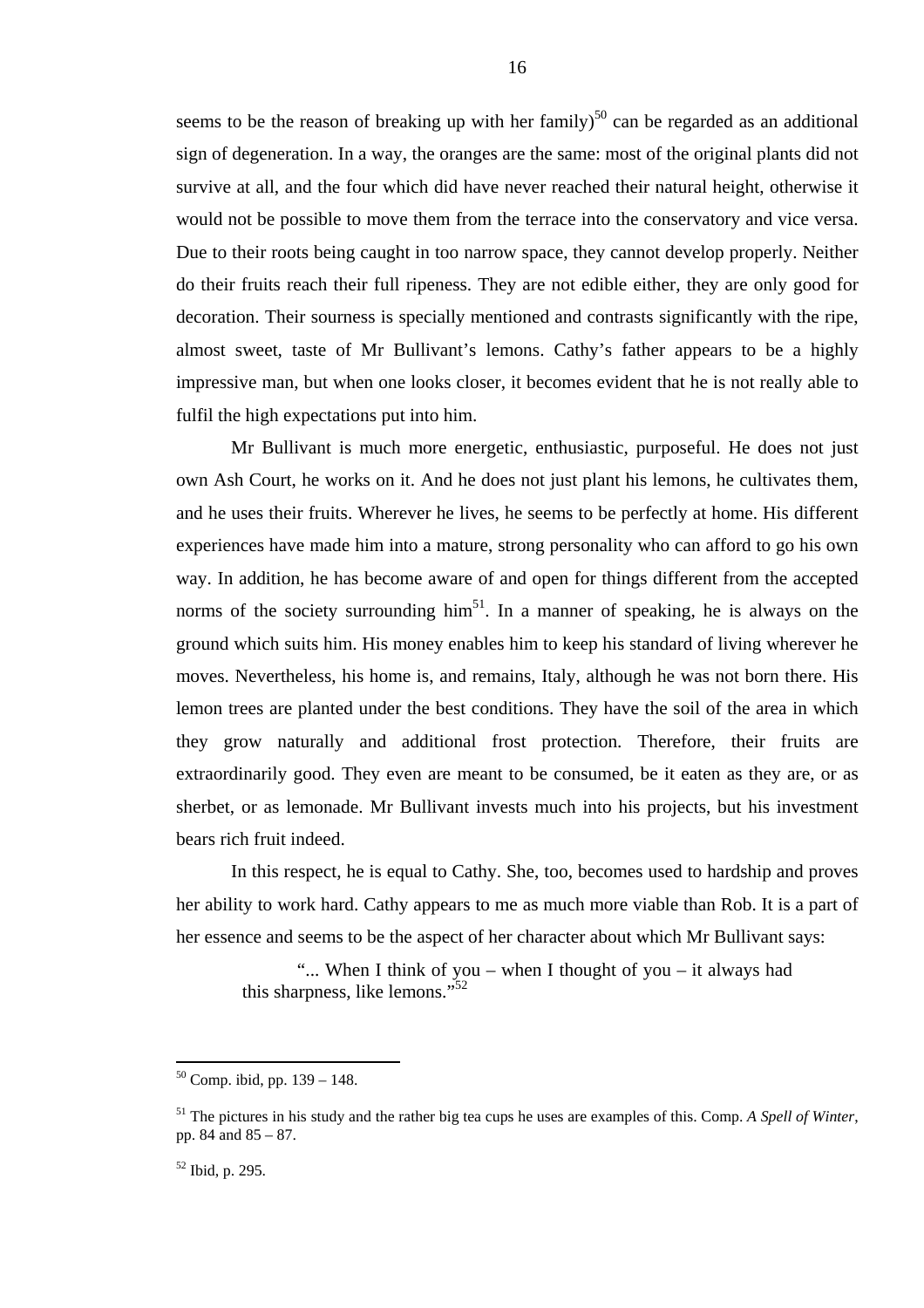Both Cathy and Mr Bullivant are shaped – especially hardened and strengthened – by their experiences, and both are able to let go and break free. Their experiences help them understand each other and strengthens their bond. It is not really a surprise that he can convince her to come with him. Again, Dunmore turns a popular image around. Oranges, generally known and regarded as tasteful, sweet fruit, become the symbol of decay and inviability. Lemons, generally said to be inedible when they are raw, become the symbol of the life force by their very taste which Dunmore turns into sweetness.

## **4. Landscape**

## **4.1. The Woods**

It is not difficult to imagine the kind of landscape Dunmore generally describes. Before my inner eye I see some solitary farms and mansions, a village not too far away, and fields and meadows surrounded by bushgrowth and mostly uncultivated woods. These woods are described fantastically in Chapter Sixteen, when Cathy leads Miss Gallagher into the part of them closest to the house:

We were deep in the woods now. ... Even in winter, when the leaves were off the trees, you could not see far. There was the scrub of holly and rhododendrons, and long curtains of old man's beard hung, browning. It was a place for ivy and dark-leaved things which did not die easily. <sup>53</sup>

Furthermore, the rather tight growth of bramble is mentioned.

It is clear that Dunmore needs a dark, hidden setting for the scene she creates here. Within the wood there are places where things and actions can be hidden excellently, and, in addition, it is the sort of landscape Miss Gallagher dislikes most, being "a woman of paths and gardens."<sup>54</sup> The place is perfect to frighten the old governess – it "was quickly" getting the better of her jollity."<sup>55</sup>, because it is entirely opponent to her own nature.

 $\overline{a}$ 

 $55$  Ibid.

<sup>53</sup> Ibid, p. 202.

<sup>54</sup> Ibid.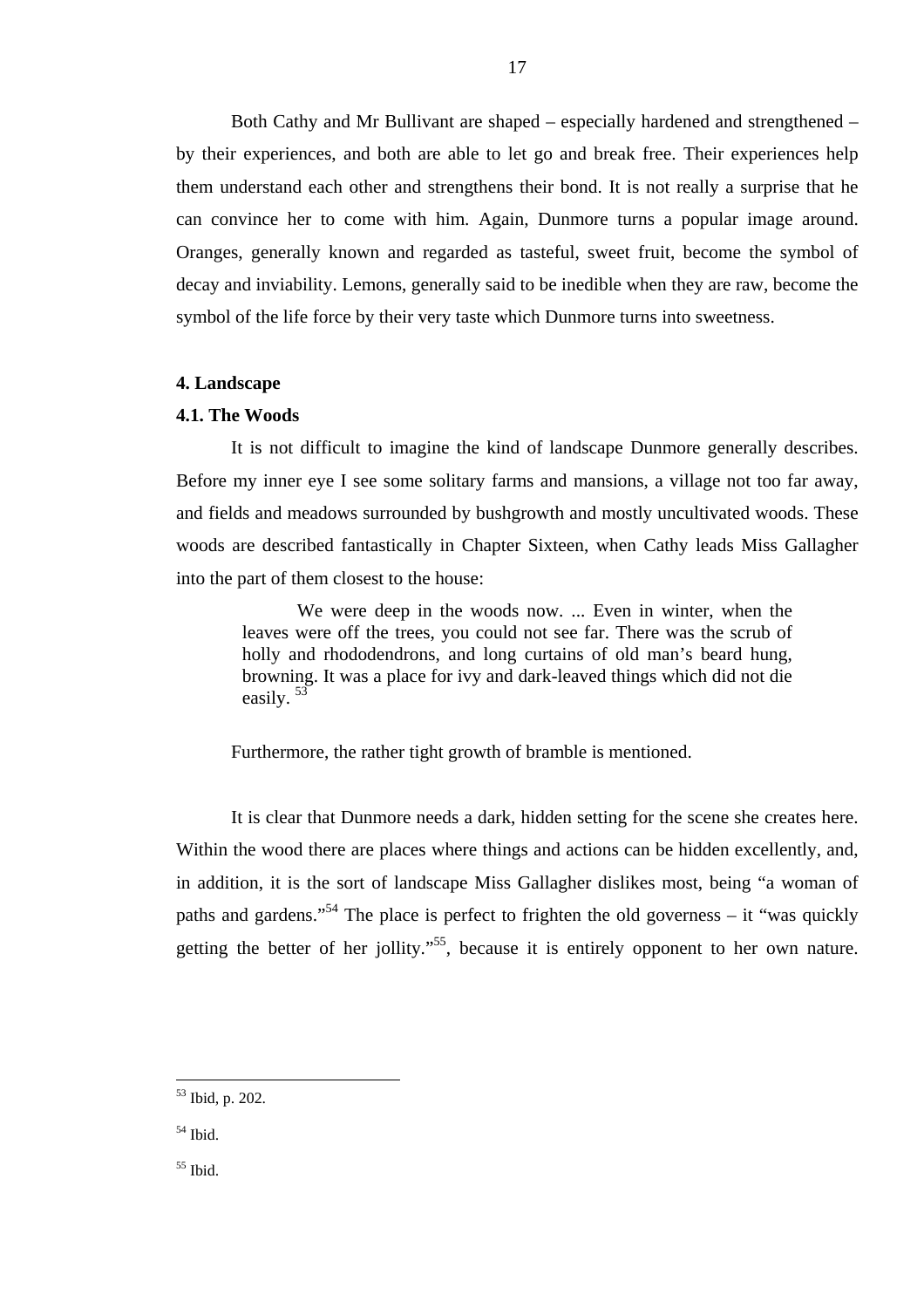Therefore, the surface meaning Dunmore has implied in the woods is that of an excellent setting for Miss Gallagher's death – be it murder or not.<sup>56</sup>

18

Cathy's question "Do you believe in ghosts, Miss Gallagher?"<sup>57</sup> reveals the second plane of meaning the woods have in the novel. The clearing in which the scene takes place reminds me of one of the kind Frazer<sup>58</sup> describes as old places of worship, the only difference existing in the size of them. However, I have a problem with saying that Dunmore had tree-spirits in mind when she wrote this scene. Describing nature as animate is part of her version of Magic Realism, and not a means to involve ancient faiths. Cathy does not go into the woods and to the clearing to receive the tree-spirits' power, but she looks for a surrounding which she likes and in which she is superior. Neither does she really believe in the hare-ghost she calls on to in the clearing. Rather, she uses her to frighten Miss Gallagher, who is the superstitious person. Although she says that ghosts are "against my religion"<sup>59</sup>, her reaction to Cathy's words proves the opposite. But she is not just superstitious, and "a woman of paths and gardens", she also is a stranger to emotions. The way she treats the girls in St Agatha's is a clear example for this<sup>60</sup>, and so are the threats she uses against Cathy. Of the emotions these girls feel she knows nothing. Cathy takes her revenge by using the same methods her old teacher used against her, but she plays at her enemy's weak point, superstiion and shock. She takes strongest action in a surrounding which suits her best. One can describe Cathy as the nature person, whose sense of nature is so well developed that she can 'read' natural happenings like a friend's emotions (hence the strong animation of nature). She feels utterly protected:

It was dark but I could find my way in and out of this wood blindfold. There was the feather touch of old man's beard against my face to guide me, and smooth holly trunks when I put out my fingers. The earth cupped my moving feet at each step.<sup>61</sup>

<sup>&</sup>lt;sup>56</sup> It is clear that Cathy does not kill Miss Gallagher by force. If she intends to, I cannot definitely say, but I suppose she might. Definitely, she deliberately takes the risk of killing Miss Gallagher by frightening her. Nevertheless, I am not sure if this is murder because I cannot prove that Cathy wants to kill Miss Gallagher. There is, however, a certain permissiveness leading to manslaughter.

<sup>57</sup> *A Spell of Winter*, p. 205.

<sup>58</sup> Frazer (1967), p. 146.

<sup>59</sup> *A Spell of Winter*, p. 205.

<sup>60</sup> Ibid, p. 130.

 $61$  Ibid, p. 207.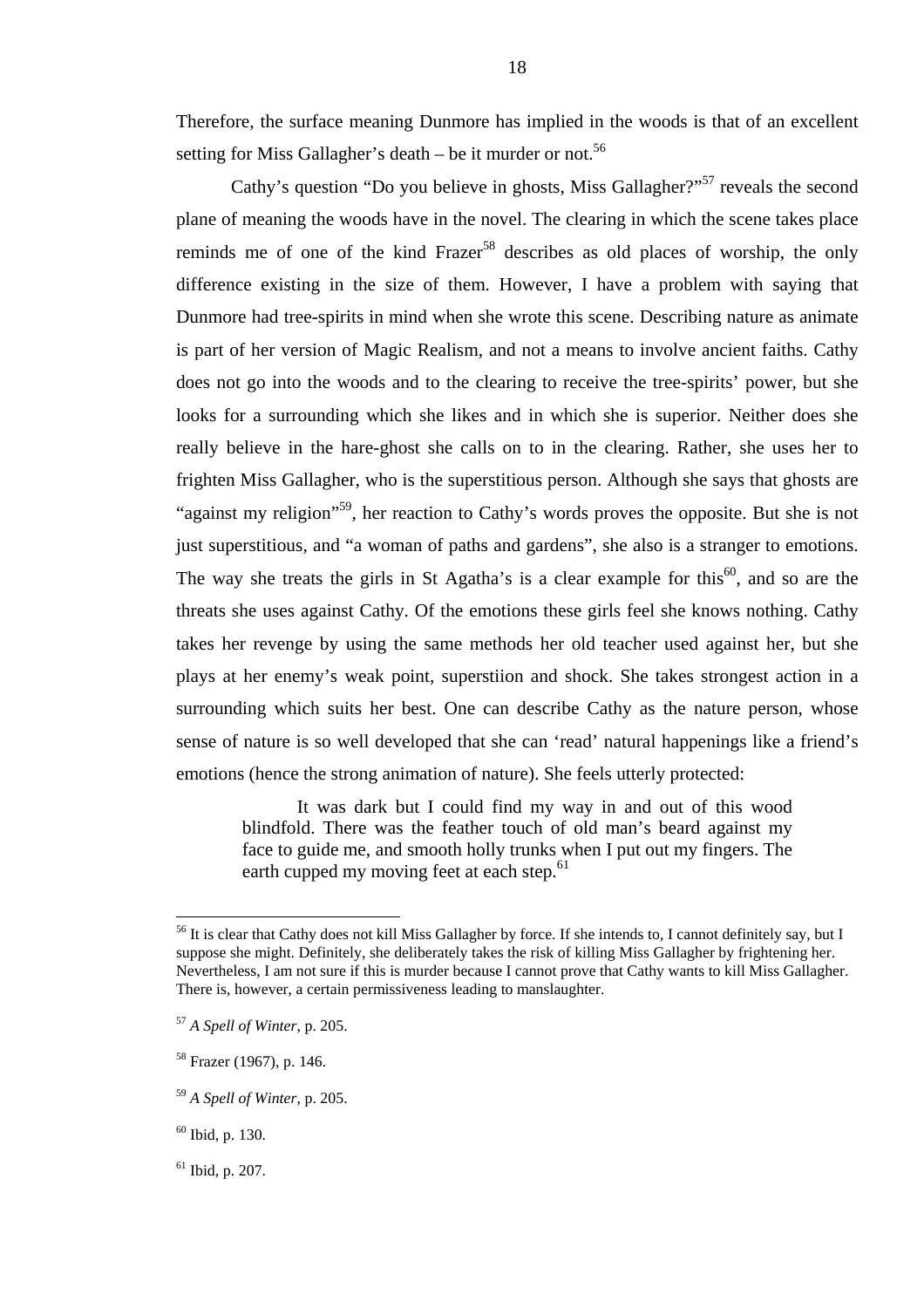Therefore, she has the confidence that this friend of hers takes over and looks after the remains of her enemy:

... She would be ugly at first, but they would make her beautiful. ... At first they would be frightened but then they would come closer touching her cheeks and the hem of her dress. They'd walk around her until they had mapped the world her body made, then they would begin to climb. In the morning the rooks would rise boasting from their shaggy nests and swirl above the clearing where she lay, stiff with winter dew and starred all over with the points of spiders' webs. A cold fresh breeze would rustle through the undergrowth, and for a while the thrush I'd heard would sing. $62$ 

It is one of the special strengths of nature to take away traces of the past by constant change. In this case, the aspect of re-integrating Miss Gallagher into the circle of life is definitely positive. However, this strength can have the threatening, destructive aspect of human life.

## **4. 2. Wilderness versus Civilisation**

I have already stated the strong animation of nature Dunmore uses. One of the strongest examples of this can be found on p. 76, when she describes the "scars" and the "healing over" of "the torn earth" at Mr Bullivant's "battlefield". Only something living can receive wounds which heal by a power coming from itself.

This short passage at the beginning of Chapter Seven already reveals the position which Cathy takes: Nature is the original, the only 'right' condition, building and creative activities by men are regarded as operations. This motif appears frequently in literature. Concerning ruins, Frenzel writes:

Zwar verschmilzt die nicht mehr bewohnte oder benutzte und kaum zu einer Verwendung dienliche Ruine mit der sie umgebenden Natur, wird zum Bestandteil einer Landschaft ... aber sie bleibt doch ein Indiz für menschliche Leistung oder für die Vergänglichkeit solcher Leistung. [Although the ruin, having become uninhabitable or uninhabited and therefore useless, is absorbed by the surrounding nature and becomes part of a landscape ... it still remains a sign of human achievement, or of the transistoriness of such achievement. $1^{63}$ 

 $62$  Ibid.

<sup>&</sup>lt;sup>63</sup> Elisabeth Frenzel: *Motive der Weltliteratur* (Stuttgart: Kröner, <sup>4</sup>1992), p. 618f., translation: EO.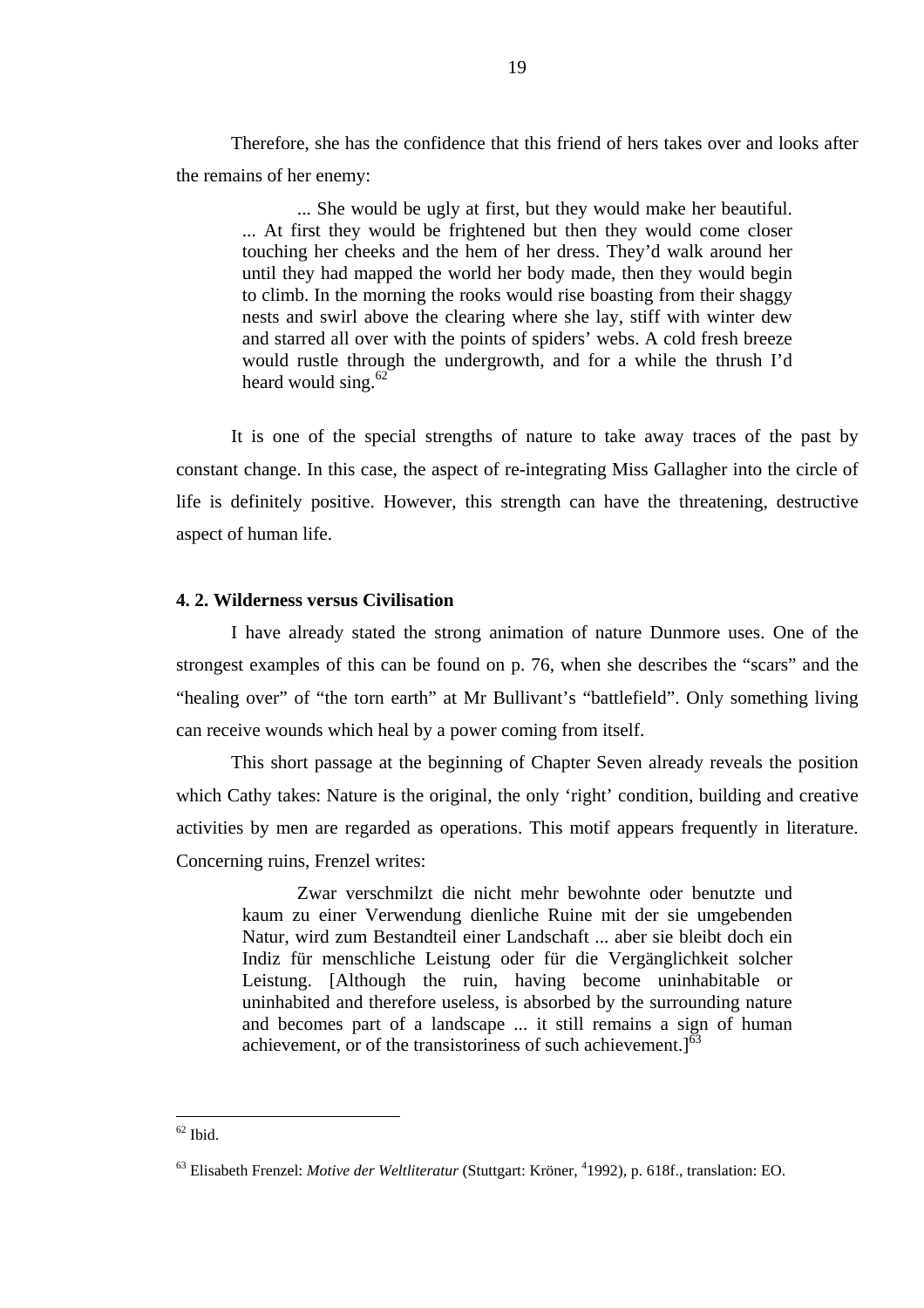However, Frenzel only presents the exception, the more pessimistic point of view. No matter how beautiful the overgrowth looks, there always is some regret for the breakdown of human craft. However, there are some literary works in which the positive aspect of nature reconquering monuments of civilisation is presented: Kenneth Grahame in *The Wind in the Willows* describes Badger's life in ruins men had built for eternity. Badger speaks about both men and badgers coming and going. "And so it will ever be."64 In a much more satirical manner Goscinny supports the same point of view in one of his *Asterix* stories in which magic oaks finally overgrow the ruins of a city planned and built with the same claim to eternity as Rome itself.<sup>65</sup> This can, additionally, be seen as a proof of the fact that this motif is not unknown even to trivial genres.

20

In my opinion, *A Spell of Winter* belongs to these exceptions as well. Cathy's grandfather has bought his house and future, he makes plans and works for them but as soon as he is gone, his dreams have vanished with him. In addition, the positiveness the reconquest of the house has is clearly evident:

The house is fighting me too, gently, but with great force. It doesn't want to be a house any more. It swarms with life. It has become a place for starlings to nest and rats to scuffle: a habitation of owls. When I went into my grandfather's room his window was dark with leaves. There are so many empty rooms, but I'm not sure there is room for me in any of them. The drive ... is packed with moss now, and the stones cling to one another. They have grown together. This is the dream of a man who came from nowhere with nothing. It needn't be mine.<sup>66</sup>

Despite the strong bond Cathy feels for this house<sup>67</sup>, which still is her home, she realises that it does nor make sense to act against its will. The house 'wants to' become part of nature again, and Cathy finally accepts that the dream it originally stood for will rest in peace under the laurel when she gives in. Nature is not Cathy's enemy. She "needn't" fight to keep it in another state. In contrast to the rest of her family, she is able to

 $67$  Comp. ibid, p. 15.

<sup>64</sup> Kenneth Grahame: *The Wind in the Willows* (Leicester: Galley Press, 1987), p. 73.

<sup>65</sup> René Goscinny/Albert Uderzo: *Die Trabantenstadt*/ Großer Asterix-Band XVII (Stuttgart: Ehapa, 1995), pp. 6 and  $46 - 47$ .

<sup>66</sup> *A Spell of Winter*, p. 297,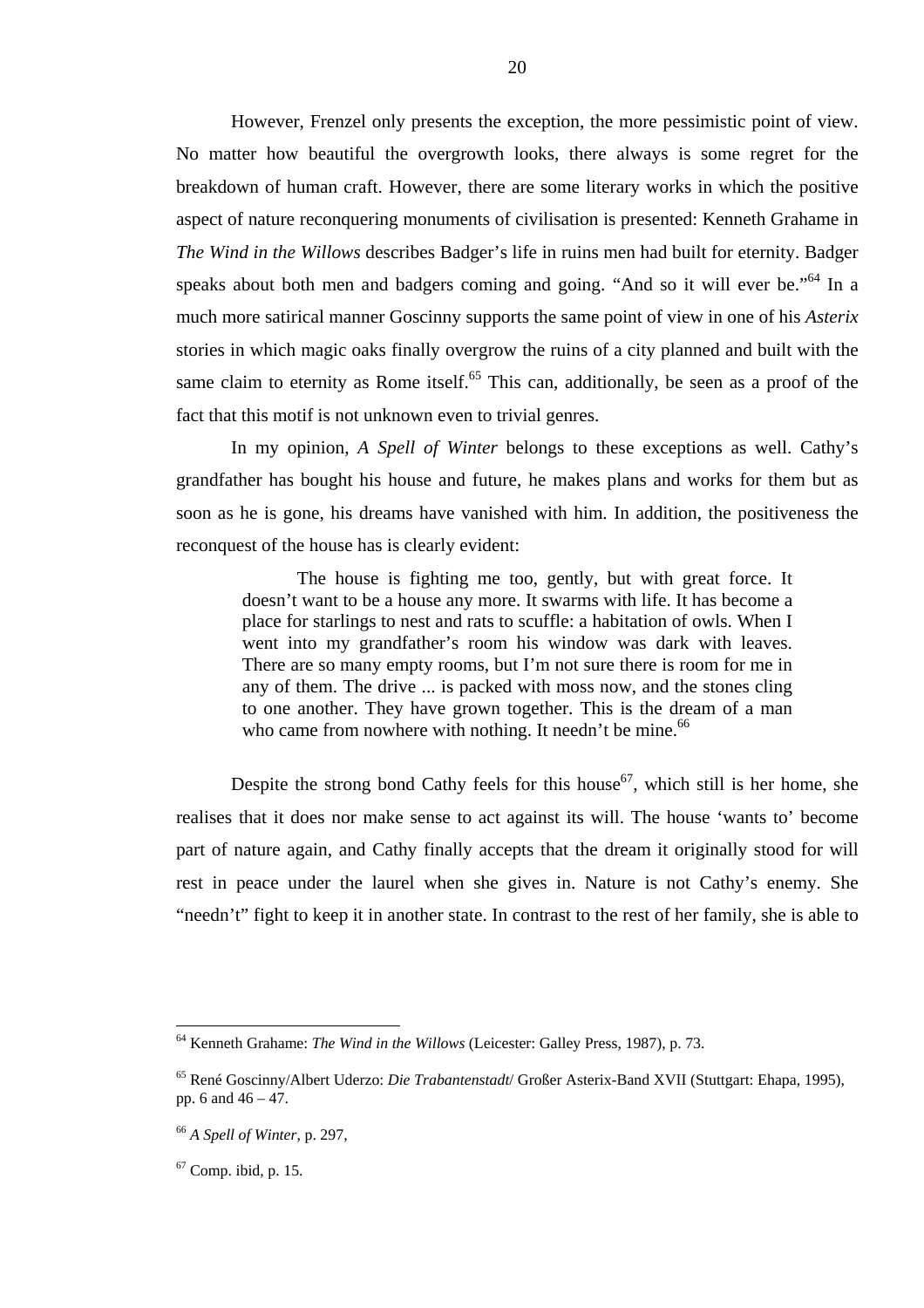begin "living forwards"<sup>68</sup>. So, she can move on with Mr Bullivant and try to realise the dream of her own, which has developed for a while already.

# **5. The Sea**

Since I consider the motif of the sea differently from the (other) symbols in the novel, I am going to treat it differently as well. It is not possible to go from its surface meaning to its deeper meanings.

In his list of functions a landscape can have in a novel, Daemmrich writes:

"Landschaft kann ... (3) die Gefühle der Personen spiegeln, ... (6) wichtige Ereignisse unterstreichen, (7) als Raummotiv einen betonten Gegensatz zu anderen Texteinheiten herleiten... [The motif of landscape can be used to ... (3) mirror the characters' feelings ... (6) underline important happenings, (7) build up a contrast to other parts of the  $text...$ <sup>69</sup>

Indeed, nowhere in the whole novel does a landscape change so rapidly as the sea, the Atlantic at the coast of Brittany in the epilogue. Throughout the scene the weather is getting worse and worse, along with the growing tension of the situation. A storm is in rising, the tide rises, too, and forces Cathy to stay in her mother's cottage and to meet her. Cathy is ready, and so she can finally find peace in the reunion with her mother:

The wind howls but my mother is near to me, next to me, her eyes only inches from mine.<sup>70</sup>

The weather is never that extreme in England. Nor is the landscape liable to such changes. This big, situation-changing meaning which includes all three functions I have taken from Daemmrich is the one point which makes me treat this symbol differently.

In addition to its general motivic meaning, the sea is a means of separation, and not just symbolically, but very really. Both Rob and Kate travel over the sea when they leave their home, as her mother has done many years earlier. Even before she leaves, Kate "belonged to the rise and fall of the waves and the slap of the wind."71 At the end, Cathy

 $68$  Comp. ibid, p. 76.

<sup>69</sup> Horst S. Daemmrich/Ingrid Daemmrich: *Themen und Motive in der Literatur* (Tübinger: Francke, 1987), p. 207.; translation: EO.

<sup>70</sup> *A Spell of Winter*, p. 313.

 $71$  Ibid, p. 225.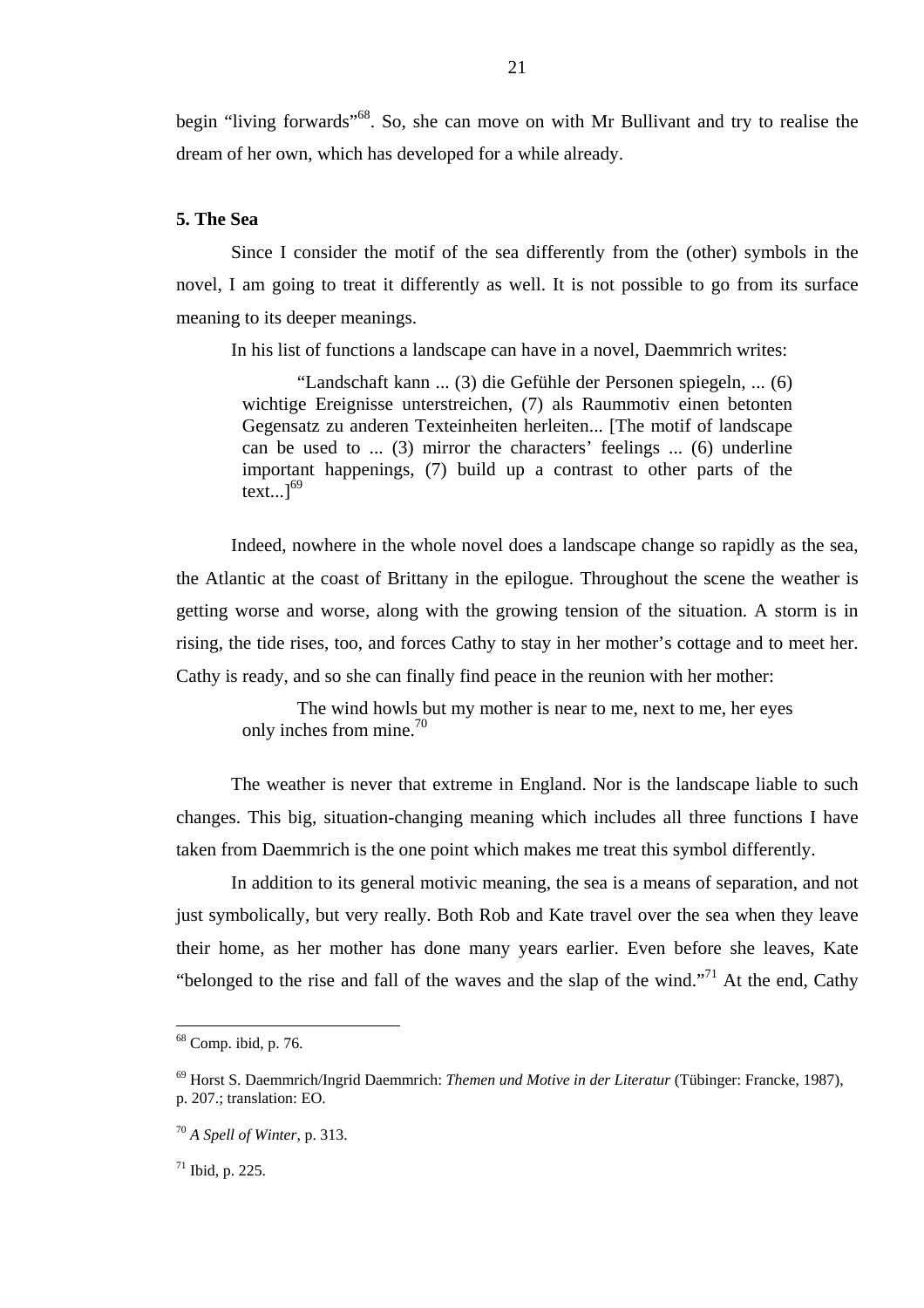herself leaves her old home, and along with it, her past. So, she is separated from it forever. Although she says that she wants to work again, it is more likely that she will do so rather at Mr Bullivant's villa in Italy or at her mother's cottage in France than in England. In France, she appears completely at ease for the first time in the whole novel. The sea has separated her not only from her past, but from her fears, worries, and especially her loneliness also.

Only the crossing of the sea makes it possible for Cathy to meet her mother and eventually allow the process of restoration recreate their relationship. I also think that the process of leaving enables Cathy to understand her mother and the reasons she had for leaving. Their relationship at the moment can be compared to the beach on which the dead porpoise lies. Like the animal, Cynthia seems to have taken the wrong direction, and thereby destroyed her mission of being a mother. There is something as it should not be, something that was beautiful before has turned into something ugly and disturbing, there is something wrong which only time and effort can restore, bit by bit. This becomes obvious when the two women meet:

Again, like a flood of icy water, I see her not staying by me, not watching my body grow tall beside hers, not measuring my head as it comes to her shoulder, her chin, her eyes. I see my hungry body fitting itself against my brother's. I see the long dark corridors where I have run as a child with Kate's stories flapping at my feet  $\ldots$ <sup>72</sup>

However, the dialogue begins only moments later.

It is interesting how the sea takes over the role of the woods, literally washing away the guiltz that was committed. Cathy hopes that the sea will take the porpoise, so that it is restored to nature again, like the house. The process will take time, but in contrast to the woods, nothing will be left behind. In the graves at the house there are the bones still to be discovered. When the sea takes the porpoise, it will disappear forever. Although Dunmore finishes with an open ending, there definitely is a positive note.

## **6. Summary**

A look at the symbols Dunmore uses clearly reveals that she indeed writes in the style of magic realism. Many of the novel's expressionistic aspects are created by the animation of nature. Dunmore is a specialist in using natural symbols in order to express

 $72$  Ibid, p. 313.